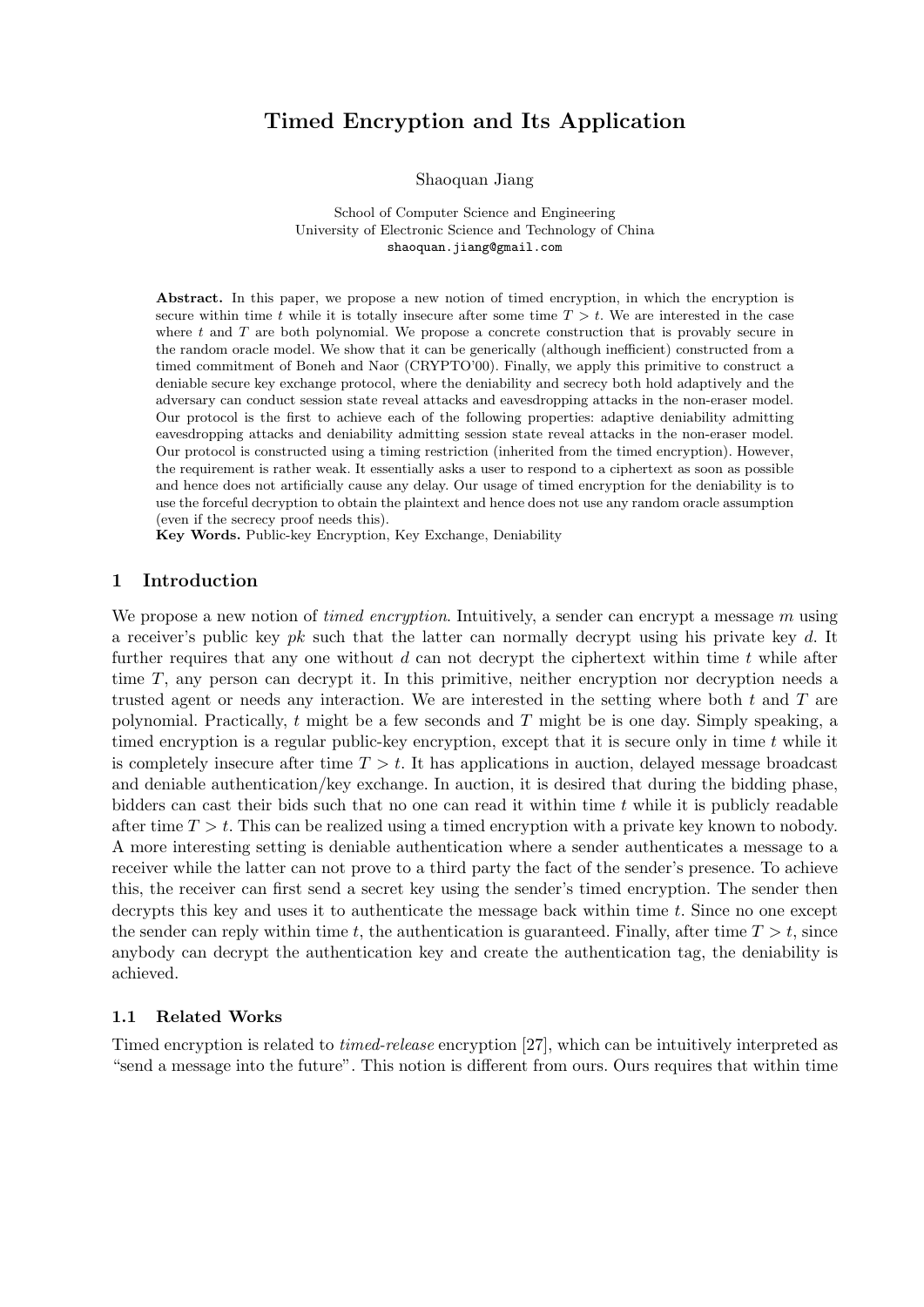*t* the owner of the private key is the unique person that can decrypt the ciphertext while in their notion no one can decrypt during this period. Due to this difference, none of the known timedrelease encryptions can be easily converted to a timed encryption in our notion. Timed-release encryption has two types of approaches.

*Time-lock puzzles.* In schemes in [27, 29] and the follow-up [25], a sender generates a RSA scheme and uses the factoring to compute  $2<sup>t</sup>$  squarings efficiently in order to encrypt a secret while any other person does not have this factoring and hence has to manually repeat 2*<sup>t</sup>* squarings in order to decrypt it, due to which the decryption delay is achieved. Note this is different from a timed encryption since it is the sender (instead of a receiver) that knows the factoring.

*Trusted Agents.* In this approach, the time-delay is achieved since the decryption requires a secret from trusted agents who will release it after time *t*. The release can be done interactively or non-interactively. See [7, 17, 10, 13, 11, 12, 28] for references.

Identity-based encryption (IBE) [4] can achieve the delay through a decryption key control, where the identity includes a particular release-time and the decryption secret is available only after this time. This essentially still assumes a trusted agent.

Our timed encryption is different from theirs in that we do not assume any trusted party.

A more related direction is timed-commitment by Boneh and Naor [8], where a committer can commit to a message *m* and within time *t* the message *m* remains confidential while after time *T* the de-commitment can be opened forcefully. They used the time-lock puzzle based on the sequential nature of RSA modular squaring as in [29] to construct a timed commitment. They also applied this commitment into construct a timed signature. Garay and Jakobsson [20] applied timed commitment techniques to achieve the timed-release property for some standard signatures.

#### **1.2 Contribution**

In this paper, we propose a new notion of timed encryption, in which the encryption is secure within time *t* while it is totally insecure after time  $T > t$ . We are interested in the case where *t* and *T* can be both polynomial. We propose a concrete construction that is provably secure in the random oracle model. We also propose a generic construction from a timed commitment of Boneh and Naor [8]. Finally, we apply this primitive to construct a deniable secure key exchange protocol, where the deniability and secrecy both holds adaptively and the adversary has the capability of issuing session state reveal attacks and eavesdropping attacks. Our protocol is the first to achieve each of the following properties: adaptive deniability admitting eavesdropping attacks and deniability admitting session state reveal attacks both in the non-eraser model. Our protocol works in a timing model (inherited from the timed encryption). However, our timing restriction only requires a user to respond to a message as soon as possible and hence does not artificially cause any communication delay. Pass [9] noticed that deniability in the random oracle model is not trustable. Our deniability proof for the protocol only uses the forceful decryption algorithm of the timed encryption and hence does not depend on a random oracle assumption (even though the secrecy property of the encryption might use it) .

# **2 Definitions**

**Notations.** For a set *S*,  $x \leftarrow S$  samples *x* from *S* randomly; *A*|*B* means *A* concatenating with *B*. When the context is clear, we also use *AB* to denote the concatenation of *A* with *B*. We use  $negl : \mathbb{N} \to \mathbb{R}$  to denote a *negligible* function: for any polynomial  $p(x)$ ,  $\lim_{n \to \infty} negl(n)p(n) = 0$ .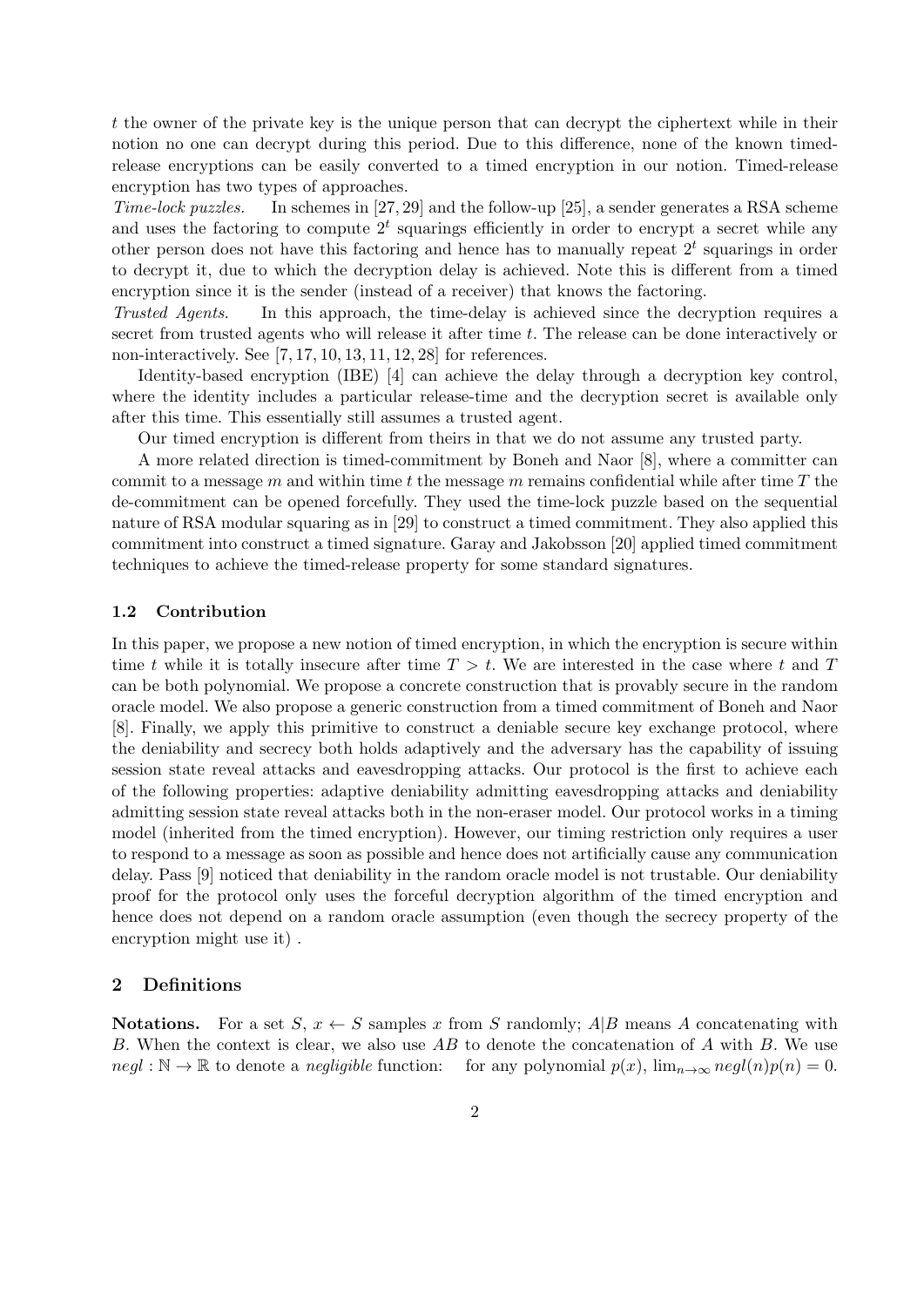In this paper, we always use  $\kappa$  to denote the security parameter. PPT stands for probabilistic polynomial time. Algorithm *A* (e.g., encryption or commitment) with input *m* and randomness *r* is written as  $A(m; r)$ . When *r* is unspecified, simply write it as  $A(m)$ .  $x \leftarrow A(m)$  denotes the random output of *A* with input *m* and unspecified randomness.

# **2.1 Timed Encryption**

Timed encryption essentially is a public-key cryptosystem, which, besides the normal encryption and decryption, has a forceful decryption algorithm without a key but using longer time. In this paper, we are interested in the case where both the forceful decryption and normal decryption (with a key) run in a polynomial time. Here we need to be careful about the runtime as it depends on the space model. Specifically, an algorithm implemented in the parallel model runs faster than one in a non-parallel model. This problem has been noticed by Boneh and Naor [8] when they define *timed commitment*. They used the *parallel random access machine* (PRAM) model for this purpose, where an adversary can be implemented using *any* polynomial number of parallel processors. Practically, due to the hardware cost, the degree of parallelism is a priori bounded. Hence, it is useful to consider a bounded PRAM. For a fixed polynomial *α*, we call an adversary with *α* processors **an adversary in the** *α***-PRAM model** or simply an *α***-PRAM adversary**.

**Definition 1.** *A triple of algorithms*  $(G, E, D)$  *is a public key encryption. It is a* secure  $(\alpha, t, T)$ timed encryption *if the following holds. Let*  $(e, d) \leftarrow G(1^{\kappa})$ .

- Completeness. A ciphertext generated through the specification can always be correctly de*crypted using d. In addition, there exists an algorithm*  $\mathfrak{T}$  *of time T such that*  $\mathfrak{T}(C) = D_d(C)$ *holds for any string C, except for a negligible probability.*
- *•* Secrecy. *Any PPT α*-PRAM *adversary A only has a negligible advantage in the chosen ciphertext attack below.*
	- *-* **Challenge.** *A comes up with two messages m*0*, m*<sup>1</sup> *of equal length as a challenge pair. In turn, he will receive*  $C_b = \mathcal{E}_e(m_b)$  *for*  $b \leftarrow \{0, 1\}$ *.*
	- *-* **Decryption.** *A can issue any decryption query*  $C \neq C_b$  *and receive*  $D_d(C)$ *. Finally, he outputs a guess bit*  $b'$  *for*  $b$ *. He succeeds if*  $b'$  *is computed within time*  $t$  *from receiving*  $C_b$ *and*  $b' = b$ .

*If*  $(G, E, D)$  *is a secure*  $(\alpha, t, T)$ *-timed encryption for any polynomial*  $\alpha$ *, then we call it a* secure (*t, T*)-timed encryption*.*

Note that conventionally a CCA2 adversary can issue decryption queries before a challenge query. However, this is unnecessary for timed encryption since the runtime before a challenge is unrestricted (other than PPT) and the attacker thus can run the forceful decryption himself.

#### **2.2 Timed Commitment**

Timed commitment is a special commitment whose secrecy is guaranteed only within a given time. It was proposed by Boneh and Naor [8]. Our timed encryption is motivated by this. A timed commitment consists of a committer *S* and a receiver *R* and proceeds in three phases.

*Commit phase*: To commit to a string  $w \in \{0,1\}^n$ , *S* and *R* execute a protocol Com and the final output by *R* is a commitment *c* to *w*.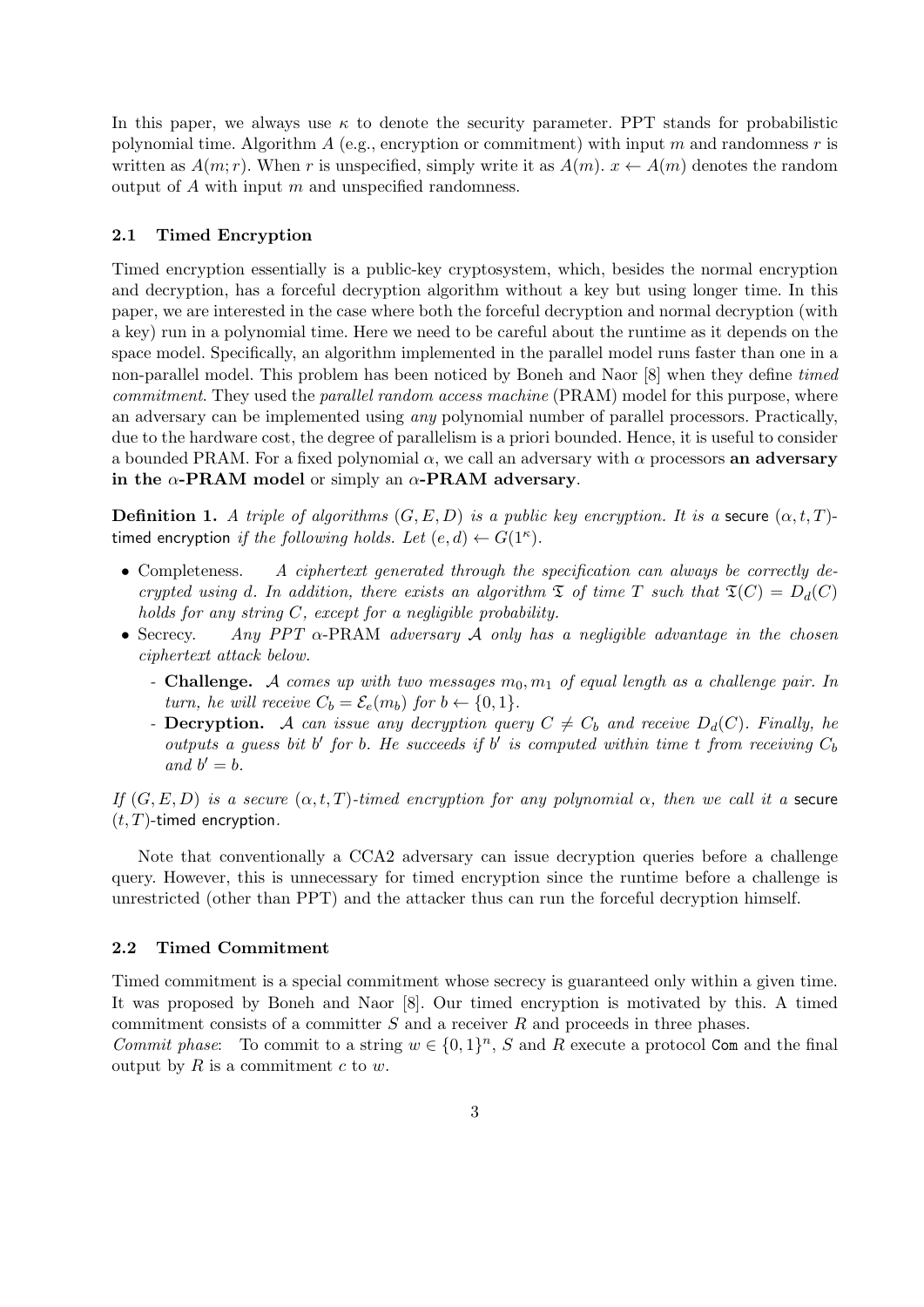*Open phase*: In the open phase, *S* sends the string *w* to *R*. Then, they execute a protocol DCom, at the end of which *R* obtains a proof that *w* is the committed value.

*Forced open phase*: If *S* refuses to execute the *open phase*, there exists an algorithm F-Open that takes *c* as input and, within time *T*, outputs *w* and a proof that *w* is the commitment in *c*.

In the security definition, Boneh and Naor requires the commitment remains confidential against any polynomial time PRAM adversary. As for the timed encryption, a  $\alpha$ -PRAM model is also practical. We relax Boneh and Naor's definition to the following.

**Definition 2.** *Algorithm*  $TC = (TC.Com, TC.DCom, TC.FO)$  *is*  $(\alpha, t, T)$ -secure *timed commitment if it satisfies:*

**Completeness:** *When R accepts in the commitment phase, his output c must be a valid commitment for some*  $w \in \{0,1\}^n$  *such that*  $TC.FO(c) = w$ *.* 

**Binding:** If  $TC\text{-}Com(w) = c$ , then S can not convince R in the decommitment phase that c is a *commitment of*  $w' \neq w$ *. This holds information theoretically.* 

**Soundness:** *At the end of commitment phase, R is convinced that there exists a forced open algorithm*  $TC.FO(c)$  *that outputs the committed string w in time*  $T$ *.* 

**Privacy:** For any  $\alpha$ -PRAM adversary  $\mathcal A$  of time  $t < T$ ,  $|\Pr[\mathcal A(tr, w) = 1] - \Pr[\mathcal A(tr, w') = 1]|$  is *negligible, where tr is the transcript in the commitment phase and the probability is over coins of S and R.*

*If* TC *is*  $(\alpha, t, T)$ *-secure for any polynomial*  $\alpha$ *, then it is a*  $(t, T)$ -secure timed commitment.

## **3 Timed Encryption in the Random Oracle Model**

In this section, we construct a concrete timed encryption in the random oracle model. The idea is to decompose a secret into many partial secrets. Each part is not long and is deterministically encrypted. With a decryption key, the secret can be decrypted normally. However, without a decryption key, one (including a PRAM adversary) has to spend a considerable amount of time on determining all partial secrets. This prevents a PRAM adversary obtaining the secret in a short time. On the other hand, if afforded more time, any one can forcefully decrypt all partial secrets (and hence the secret).

**Construction 1.** Let *E* be a public key encryption with public key *e* and private key *d* and  $H: \{0,1\}^* \to \{0,1\}^{\ell}$  is a hash function. *κ* is a security parameter and  $\delta \in \mathbb{Z}$ .  $\beta$  is a constant.  $K: \{0,1\}^* \times \{0,1\}^{\ell} \to \{0,1\}^*$  is a symmetric key encryption, where  $\ell$  is the key length. To encrypt m, take  $r_0 \leftarrow \{0,1\}^{\kappa}$  and  $r_i \leftarrow \{0,1\}^{\beta \log \kappa}, i = 1,\cdots,\delta$ , and compute  $c_i = E_e[r_i; H(c_0r_0r_1\cdots r_i)]$ and  $c_0 = \mathcal{K}[m, H(r_0r_1\cdots r_\delta)]$ . Ciphertext  $C = r_0c_0\cdots c_\delta$ . To decrypt C using d, first decrypt  $\{r_i\}_i$ and then check the consistency of  $\{c_i\}_i$  with  $\{r_i\}_i$  and  $c_0$ . If inconsistent, reject; otherwise, decrypt  $c_0$  using secret key  $H(r_0 \cdots r_{\delta})$ . The forceful decryption is to search for  $r_1$  that is consistent with  $c_0r_0c_1$ . After finding  $r_1$ , try  $r_2$  from  $c_2$ ,  $r_3$  from  $c_3$ ,  $\cdots$ . If any of  $r_i$ 's is not found, reject; otherwise, decrypt  $c_0$  using  $H(r_0 \cdots r_\delta)$ . Denote this scheme by *t***E-RO**.

**Remark.** One might think to simplify the ciphertext as  $r_0c_0c_1$  where the secret key for  $c_0$  is  $H(r_0r_1)$ . However, this is insecure since an attacker can simply guess  $r_1$  (hence decrypt  $c_0$ ) with a non-negligible probability  $\kappa^{-\beta}$ . Another simplification idea is to modify  $c_i$  as  $c_i = E[r_i; H(c_0r_0r_i)]$ . This is not good since  ${c_i}$  can be decrypted in parallel. In our construction, any attacker (disregarding the degree of his parallelism) has to recover  $r_1, \dots, r_\delta$  almost sequentially. So he can not quickly finish a forceful decryption. The time analysis for a  $\alpha$ -PRAM (or PRAM) adversary will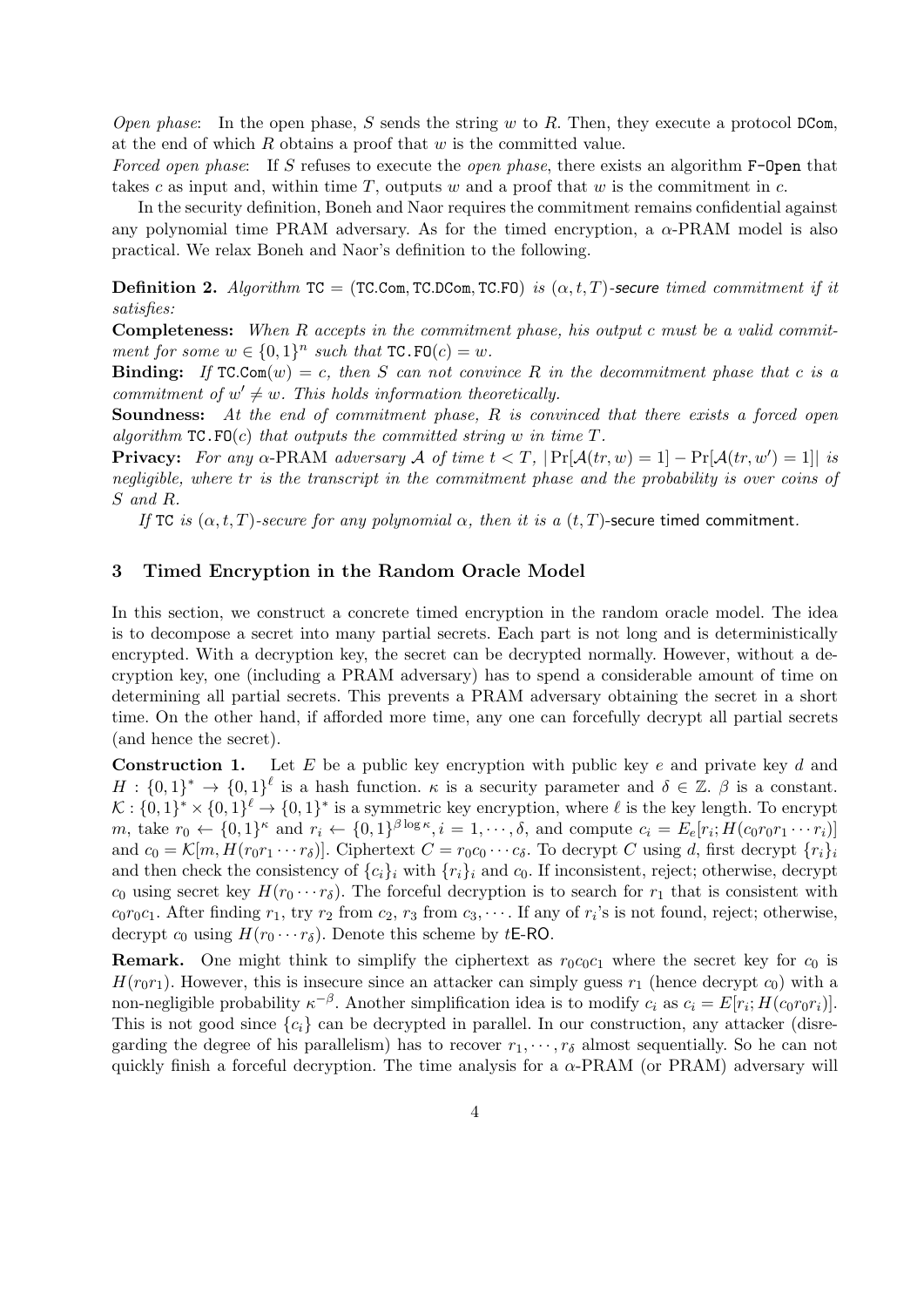be given in the following theorem and the remark after it. Decryption using *d* is dominated by *δ* + 1 hashes of input length at most  $\beta\delta$  log *κ* and *δ* encryptions-and-decryptions of *E*. This does not assume a parallel implementation. If Merkle tree hash structure (see [21] for details) is used, then  $\{H(c_0r_0\cdots r_i)\}_{i=1}^{\delta}$  with input  $\{r_i\}_{i=1}^{\delta}$  can be computed efficiently with  $\delta^2$  parallel processors in  $\log \delta$  steps. In this case, the decryption using *d* can be parallelized. The cost is for each processor is just one encryption and one decryption of  $E$  plus  $\log \delta$  evaluations of a basic compressor (in the Merkle tree) with a short input.

**Theorem 1.** *E is* IND-CPA *secure and K is semantically secure and one-time unforgeable (unforgeable when given access to one valid ciphertext). H is a random oracle. Then, t*E-RO *is a secure* (*σ, t, µδk<sup>β</sup>* )*-timed encryption, where µ is the time to compute one hash of an input length κ*+*βδ* log *κ and* one encryption of  $E$ ,  $\sqrt{\sigma}t\delta^{-1}\kappa^{-\beta/2}\log \kappa \leq 1/3$  *and*  $\delta \geq \log^{2+\epsilon} \kappa$  for some  $\epsilon > 0$ .

**Proof.** *Completeness.* When a ciphertext is generated normally, it can be decrypted correctly since by the completeness of  $E, r_1, \dots, r_\delta$  can be correctly decrypted and hence the secret key for  $c_0$  is uniquely determined and by the completeness of  $K$ , the message  $m$  is uniquely decrypted. For any string  $C = r_0|c_0|\cdots|c_\delta$  (if C is not in this form, it will be invalid and hence normally rejected),  $(r_1, \dots, r_\delta)$  (exist or not) can be unambiguously determined since we need to verify  $c_i = E[r_i; H(c_0r_0r_1 \cdots r_i)]$  and also the decryption of *E* is unique.  $r_i$  can be either decrypted using *d* or sequential search over space  $\{0,1\}^{\beta \log \kappa}$ . Hence, the forceful decryption and the normal decryption using *d* have an identical result. The cost for forceful decryption is dominated by *δ* hashes of length  $\kappa + \beta \delta \log \kappa$  and  $\delta$  encryptions of *E*. So the completeness follows.

*Secrecy.* We claim that any  $\sigma$ -PRAM adversary  $\mathcal A$  can only break the secrecy negligibly; otherwise, an adversary  $D$  can use  $A$  to break the semantic security of  $K$ .  $D$  does the following. He generates (*e, d*) for the public key encryption and invokes *A* with *e*.

- random oracle *H*. Upon any query *x*, maintain a list *L<sup>H</sup>* and first check whether *x* is recorded in  $L_H$ . If not, take  $y \leftarrow \{0,1\}^{\ell}$  and add  $(x, y)$  into  $L_H$ . In any case, return *y* for  $(x, y) \in L_H$  to the requester.
- Upon a challenge query  $m_0, m_1, \mathcal{D}$  outputs it as his own challenge query. In turn, he will receive  $\mathcal{K}[m_b]$  for  $b \leftarrow \{0, 1\}$ , where the secret key is hidden. He then defines  $c_0^* = \mathcal{K}[m_b]$  and generates  $r_0^*, r_i^* \leftarrow \{0,1\}^{\beta \log \kappa}, c_i^*, i = 1,\cdots,\delta$  normally. Finally, he outputs  $C_b^* = r_0^* c_0^* c_1^* \cdots c_\delta^*$  to A.
- Upon decryption query  $C = r_0 c_0 c_1 \cdots c_\delta (\neq C^*)$ ,  $D$  decrypts normally. That is, he uses *d* to normally decrypt  $r_1, \dots, r_\delta$  from  $c_1 \cdots c_\delta$  and then decrypts  $c_0$  normally.

Finally, when *A* outputs a guess bit *b'* for *b* within time *t* from his receiving  $C_b^*$ , *D* does the following: if  $r_0^* \cdots r_\delta^*$  was queried to *H* oracle by *A* or *D* himself, he aborts with 0/1 randomly (denote this event by Bad); otherwise, it outputs whatever *A* does. The view of *A* in the simulation of *D* is according to the real distribution unless the following events occur: (1) when *A* issues a decryption query  $C = r_0c_0c_1 \cdots c_\delta$  after receiving  $C_b^*$ , it happens that  $C \neq C_b^*$  but  $r_0c_1 \cdots c_\delta$  decrypt to  $r_0^*r_1^*\cdots r_\delta^*$ . In this case,  $c_0\neq c_0^*$  (otherwise,  $C=C_b^*$ ) and the decryption key  $H(r_0^*\cdots r_\delta^*)$  is unknown to *D* and hence can not answer. However, since  $c_0 \neq c_0^*$ , a valid  $c_0$  implies a forgery of ciphertext under the key of  $c_0^*$ , contradiction to the one-time unforgeability of *K*. We ignore this forgery event from now on. (2) when *A* issues the *H*-query  $(r_0^* \cdots r_{\delta}^*)$  (i.e., Bad event occurs), the answer should be the unknown key in  $c_0^*$  and so  $\mathcal D$  can not answer. Since right before Bad event, the view of  $\mathcal A$  is identical to the real world. Hence, the probability of Bad event will not change if the abortion of *D* is replaced by a real execution. Thus,  $Pr[\text{Succ}(\mathcal{D})] \geq Pr[\text{Succ}(\mathcal{A})] - Pr[\text{Bad}]/2 + negl(\kappa)$ . Finally,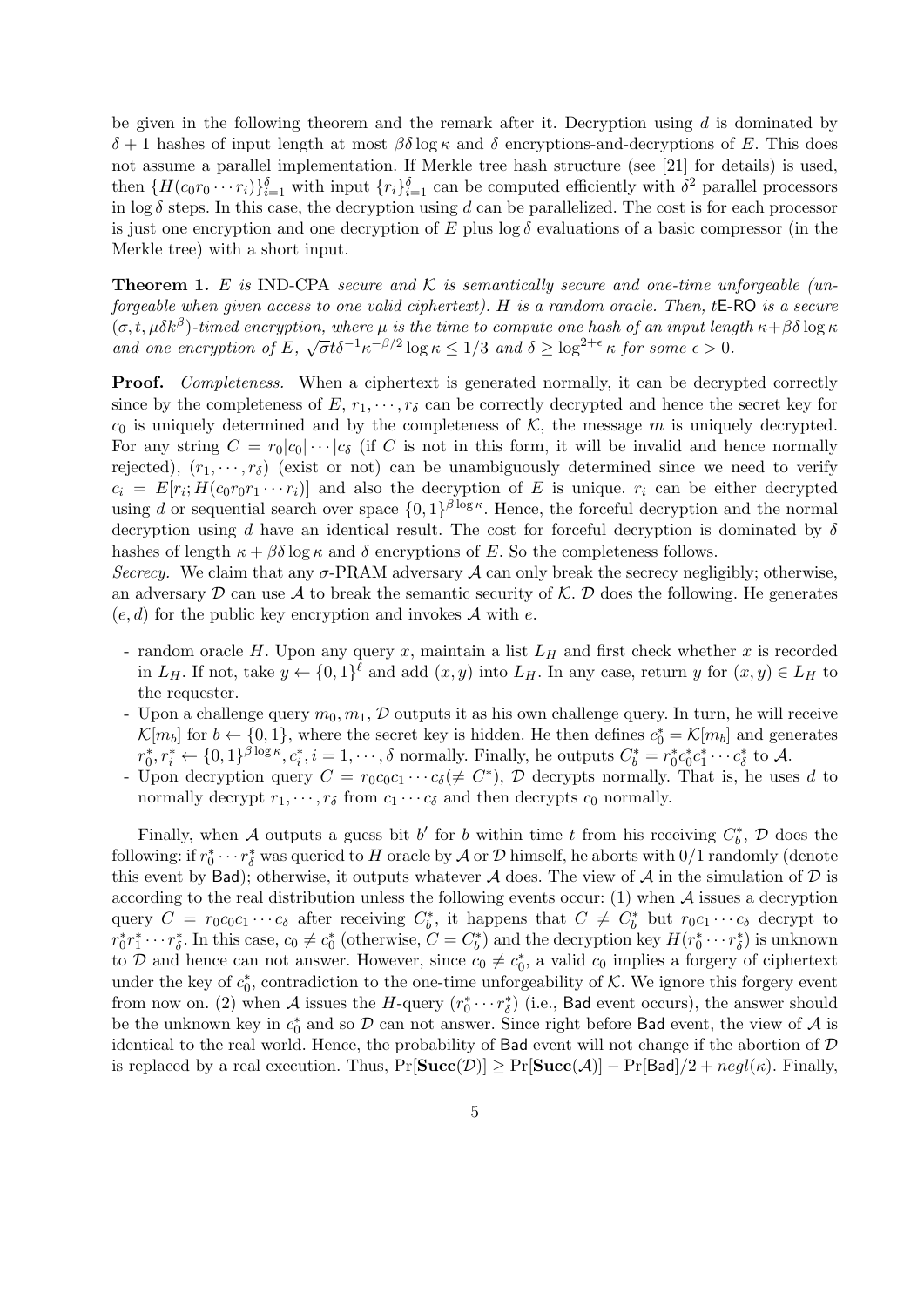since *A* has a polynomial time and polynomial parallel processors, so does *D*. Hence, to prove the theorem, it is sufficient to prove that Pr[Bad] is negligible.

#### **Lemma 1.** Pr[Bad] *is negligible.*

*Proof.* We prove this lemma for a relaxed adversary *A*: *A* is *any* PPT adversary, except that after receiving  $C_b^*$ , he can only issue parallel *H*-queries for *t* times and each time includes at most *σ H*-queries. Here we implicitly assume one hash cost at least one time unit. We now show that the decryption query is unnecessary. To see this, we revise  $D$  such that it does not issue a *H*-query except in creating  $C_b^*$  and the decryption query can be answered only using the existing records for *H*-queries from *A*. Let  $C = r_0 c_0 c_1 \cdots c_{\delta}$  be a decryption query. *D* acts as follows.

- If  $r_0c_0 \neq r_0^*c_0^*$ , check whether  $r_0c_0r_1'$  for some  $r_1'$  was queried to H by A such that  $c_1^*$  $E[r_1'; H(r_0 c_0 r_1')]$ . If yes, define  $r_1 = r_1'$  and continue similarly to determine  $r_2, \dots, r_\delta$ ; otherwise, reject (this decision is correct by Lemma 2 (Appendix B) since  $H(c_0r_0r_1)$  is undefined (thus random)). When  $r_1 \cdots r_\delta$  are all determined, check whether  $r_0 \cdots r_\delta$  was queried to *H*. If yes, use  $H(r_0 \cdots r_\delta)$  to decrypt  $c_0$ ; otherwise, reject (this decision is valid due to the unforgeability of  $K$ ). As a summary,  $D$  can decrypt  $C$  based on the records for  $H$ -queries from  $A$  only.
- $\cdot$  If  $r_0c_0 = r_0^*c_0^*, \mathcal{D}$  searches for  $r_0^*r_1 \cdots r_\delta$  over all records of *H*-queries such that it is consistent with  $c_1 \cdots c_\delta$ . Note such a result is unique if any. If it is found, decrypt  $c_0$  using the record  $H(r_0^*r_1\cdots r_\delta)$ ; otherwise, reject (this decision is correct due to the unforgeability of *K* under the undefined (thus random) key  $H(r_0^*r_1 \cdots r_\delta)$ ). Again, the decryption is answered only based on records for *H*-queries from *A*.

Therefore, to prove the lemma, it suffices to prove that any PPT adversary  $A$  that receives  $C_b^*$  and issues at most *t* times of parallel *H*-queries, can come up with *H*-query  $r_0^* \cdots r_\delta^*$  (i.e., Bad event) negligibly.

Use DisOrd to denote the event: there exists  $(i, j)$  with  $j \geq i + \log \kappa - 1$  such that the first H-query with prefix  $r_0^* \cdots r_i^*$  is a H-query with prefix  $r_0^* r_1^* \cdots r_j^*$ . We first prove the following claim. **Claim 1.** Pr[DisOrd] =  $negl(\kappa)$  holds for any PPT *A* in the PRAM model (not just  $\sigma$ -PRAM model).

*Proof.* Otherwise, since there are at most  $\delta^2$  possible  $(i, j)$  pairs, there exist  $(i^*, j^*)$  so that DisOrd on  $(i^*, j^*)$  (or DisOrd $(i^*, j^*)$  for short) occurs non-negligibly. We show that the semantic security of  $(E, D)$  for the multiple ciphertexts can be violated by an adversary  $\beta$ . Note semantic security in the multi ciphertexts and that for the single ciphertext are equivalent (e.g., see [21]). *B* takes  $r_0^*, r_1^*, \dots, r_\delta^*, m_0, m_1$  and sets the challenge pair for a multi-encryption as  $(r_{i^*}^*, \dots, r_\delta^*)$  or  $(0,0,\dots,0)$ . In turn, he will receive  $\alpha_{i^*},\dots,\alpha_{\delta}$  which is the encryption of either the first vector (corresponding to challenge bit  $u = 1$ ) or all zeros (corresponding to challenge bit  $u = 0$ ). Upon this, he takes  $K \leftarrow \{0,1\}^{\ell}$ , defines  $H(r_0^* \cdots r_{\delta}^*) = K$  and computes  $c_0^* = \mathcal{K}(m_b, K)$ . He also defines  $H(c_0^*r_0^*\cdots r_{i^*}^*)$  as the hidden randomness of  $\alpha_i$  for  $i \geq i^*$ ; for  $i < i^*$ , he computes  $c_i^* = E[r_i; H(c_0^*r_0^*r_1^* \cdots r_i^*)]$ , where  $\mathcal B$  maintains  $H$  oracle to compute  $H(x)$ . Finally, he gives  $r_0^*, c_0^*, \ldots, c_{i^*-1}^*,$  and  $\{\alpha_j\}_{j=i^*}^{\kappa}$  to A and answers the H-query from the latter normally unless a Hquery q with prefix  $c_0^*r_0^*\cdots r_{i^*}^*$  occurs, which has two cases: if q in fact has a longer prefix  $c_0^*r_0^*\cdots r_{j^*}^*$ , then  $\text{DisOrd}(i^*,j^*)$  occurs; otherwise,  $\text{DisOrd}(i^*,j^*)$  will not occur. In the former case,  $\mathcal B$  terminates with output  $u' = 1$ ; otherwise, outputs  $u' = 0$ . Note right before query q, the view of A for the case  $u = 1$ , is according to the real distribution and hence  $Pr[\mathcal{B}(\{\alpha_i\}_i) = 1] = Pr[\text{DisOrd}(i^*, j^*)]$ ; when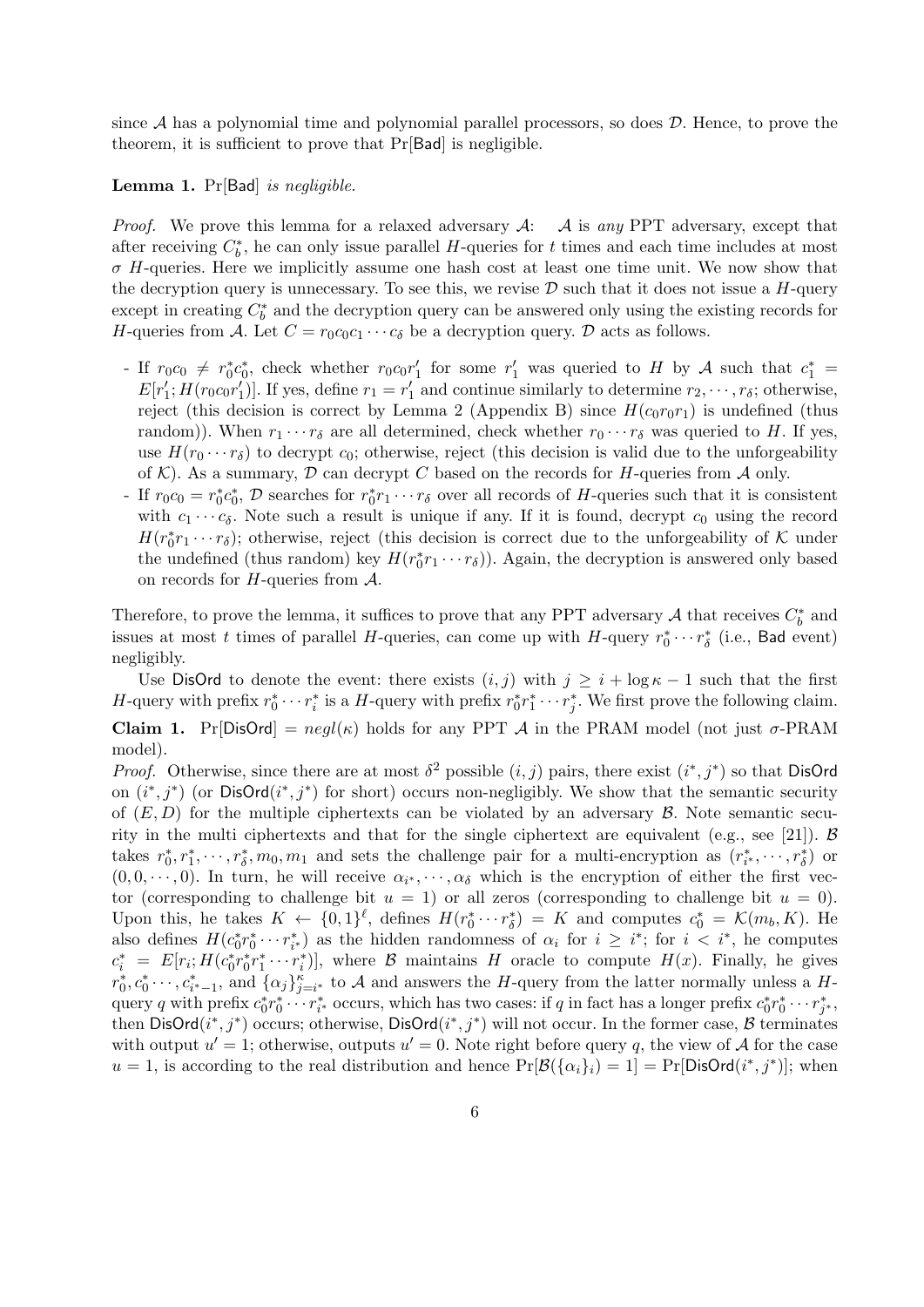$u = 0, r_0^* |E[r_1^*; H(r_0^*r_1^*)]| \cdots |E[r_{i^*-1}^*; H(r_0^* \cdots r_{i^*-1}^*)]|E[0]| \cdots$ *|E*[0] is the challenge tuple.

We show that  $\text{DisOrd}(i^*,j^*)$  in this case occurs negligibly. We show this by reducing to Lemma 5 (Appendix B). In fact, adversary *C* in Lemma 5 can carry out the simulation of *B* for case  $u = 0$  as follows. He prepares  $r_0^*, \dots, r_{i^*-1}^*, c_0^*$  as done by  $\mathcal{B}$ , lets  $r_{i^*-1+v}^* = x_v^*$  (unknown),  $v = 1, \dots, \delta - i^* + 1$ and defines the values  $H(c_0^*r_0^*\cdots r_i^*), i = i^*, \cdots, \delta$  randomly without specifying its input. In addition,  $n = j^* - i^*$ . Finally, *H*-query  $r_0 \cdots r_i$  is answered as follows. When  $i < i^*$ , the answer is normal as  $r_0^* \cdots r_{i^*-1}$  is known; when  $r_0 \cdots r_{i^*-1} \neq r_0^* \cdots r_{i^*}^*$  is answered with a random hash result; otherwise, query whether  $r_{i^*}\cdots r_i$  equals  $x_1^*\cdots x_{i-i^*+1}$  (i.e.,  $r_{i^*}\cdots r_i$ ). In case of no, answer the hash result as a random number; in case of yes,  $\text{Rev}_N$  (in Lemma 5) occurs if and only if  $\text{DisOrd}(i^*,j^*)$  in  $\mathcal{C}$ 's simulation occurs. Hence, when *A* makes *N* times parallel queries,

$$
\Pr[\text{DisOrd}(i^*, j^*)] = \Pr[\text{Rev}_N] \le \frac{N \cdot Poly(\kappa)}{\kappa^{(j^* - i^* + 1)\beta}} \\ \le \frac{N \cdot Poly(\kappa)}{2^{\beta \log^2 \kappa}},
$$

negligible, where  $Poly(\kappa)$  is the degree of parallelism of *A*. When  $u = 1$ ,  $Pr[DisOrd(i^*,j^*)]$  is nonnegligible. Hence, the advantage of  $\beta$  is non-negligible, contradicting the semantic security of  $E$ .  $\Box$ 

In the following, we assume DisOrd never occurs. Thus, for any *i* and  $j \geq i + \log \kappa - 1$ , the H-query with prefix  $r_0^* \cdots r_i^*$  (but not prefix  $r_0^* \cdots r_j^*$ ) always occurs prior to one with prefix  $r_0^* \cdots r_j^*$ .

Let  $\nu$  be the number of times that *A* makes parallel *H*-queries. Let  $n_u$  denote the number of times *A* make parallel *H*-queries after a query with prefix  $r_0^* r_1^* r_2^* \cdots r_{1+(u-1)\log \kappa}^*$  but till a query with prefix

 $r_0^* r_1^* r_2^* \cdots r_{1+u \log \kappa}^*$  (By Claim 1,  $n_u \ge 1$ ). We have that  $Pr[\nu \le t] \le Pr[\sum_{u=0}^{\delta/\log \kappa-1} n_u \le t]$ . To bound this probability, we first show the following.

**Claim 2.**  $Pr[n_0 \le a_0, \dots, n_{\delta/\log \kappa - 1} \le a_{\delta/\log \kappa - 1}] \le (\sigma/\kappa^{\beta})^{\delta/\log \kappa} \cdot \prod_{u=0}^{\delta/\log \kappa - 1} a_u \le (\frac{t\sigma \log \kappa}{\delta \kappa^{\beta}})^{\delta/\log \kappa}$ . *Proof.* Similar to the treatment for DisOrd, we can show that  $Pr[n_0 \le a_0] \le \frac{a_0 \sigma}{\kappa^{\beta}}$ . By Lemma 4 (Appendix B), given the view (denoted by  $y_0$ ) of  $A$  till the first query  $q_0$  with prefix  $r_0^*r_1^*$ , string  $r_{1+\log \kappa} \cdots r_{\delta}$  remains uniformly random to him, where  $x_i^* = r_i^*$  and  $\Omega$  is the set of queries prior to query  $q_0$  and  $u_0$  is query  $q_0$   $(x_0^*x_1^*x_2\cdots x_{\log \kappa} \neq x_0^*x_1^*x_2^*\cdots x_{\log \kappa}^*$  is guaranteed by Claim 1). Hence, we can use the approach for bounding Pr[DisOrd] to show that  $Pr[n_1 \le a_1|y_0] \le \frac{a_1\sigma}{\kappa^{\beta}}$ , where  $y_0$  is the adversary view till the query with prefix  $r_0^* r_1^*$  occurs. Since DisOrd is assumed not to occur, this inequality holds for all  $y_0$ . Since  $n_0$  is deterministic in  $y_0$ , by Lemma 3 (Appendix B),  $Pr[n_1 \leq$  $a_1|n_0 \leq a_0$   $\leq \frac{a_1\sigma}{\kappa^{\beta}}$ . Similarly, we can show that  $Pr[n_i \leq a_i|n_0 \leq a_0, n_1 \leq a_1, \dots, n_{i-1} \leq a_{i-1}] \leq \frac{a_i\sigma}{\kappa^{\beta}}$ . The first inequality follows. The second one is from the geometry inequality.  $\square$ 

We come back to bound  $Pr[\nu \le t] \le Pr[\sum_{u=0}^{\delta/\log \kappa - 1} n_u \le t]$ . Since  $n_i \ge 1$ , if  $t < \delta/\log \kappa$ ,  $\Pr[\nu \le t] = 0$ . If  $t \ge \delta / \log \kappa$ , since  $n_0 + \cdots + n_{\delta / \log \kappa - 1} \le t$  has  $\binom{t}{\delta / \log \kappa}$  $\left(\frac{t}{\delta / \log \kappa}\right) \leq \left(\frac{3t \log \kappa}{\delta}\right)$  $\frac{\log \kappa}{\delta}$ <sup> $\delta/\log \kappa$ </sup> solutions, by Claim 2, we have that

$$
\Pr[\sum_{u=0}^{\delta/\log \kappa - 1} n_u \le t] \le (\frac{\sqrt{3}t\sqrt{\sigma}\log \kappa}{\delta \kappa^{\beta/2}})^{2\delta/\log \kappa} < 3^{-\delta/\log \kappa},
$$

negligible. Hence,  $Pr[Bad] = negl(\kappa)$ .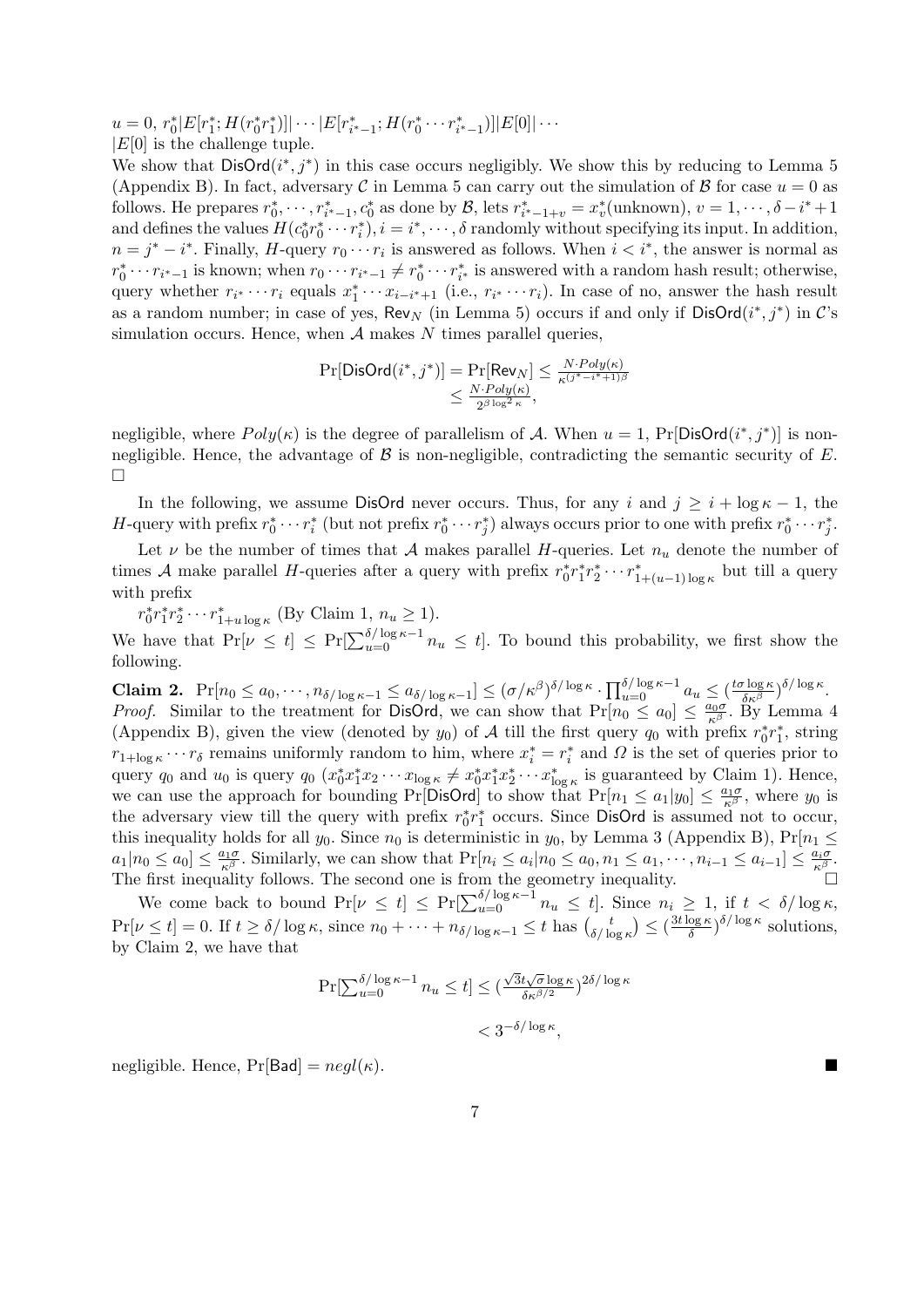**Corollary 1.** *t***E-RO** *is secure*  $(\delta/\log \kappa - 1, \mu \kappa^{\beta} \delta)$ *-timed encryption for any*  $\delta > \log \kappa$ *.* 

**Proof.** *σ*-PRAM condition in the proof of Theorem 1 is used only in Claim 2. If  $t < \delta/\log \kappa$ , Claim 2 is not used in the proof and  $Pr[\nu \le t] = 0$  (because  $n_i \ge 1$ ), where some negligible events are ignored.

**Efficiency.** *t***E-RO** can be setup according to the adversary type. For  $\sigma$ -PRAM adversary, we can set  $\beta = \log(t^2 \sigma)$  and  $\delta = \log^{2.5} \kappa$ , where *t* can be set according to the overall secrecy requirement. Under this setting, our theorem guarantees that no PPT adversary in the *σ*-PRAM can break the secrecy of the timed encryption with non-negligible advantage. On the other hand, the normal encryption of  $E^*$  is dominated by  $\log^{2.5} \kappa$  encryptions of  $E$  and hashing of  $H$ ; the normal decryption is dominated by  $\log^{2.5} \kappa$  encryptions and decryptions of *E* and hashing of *H*.

Forceful decryption is dominated by  $\frac{1}{2} \kappa^{\beta} \log^{2.5} \kappa$  encryptions of *E* and hashing of *H*. If *E* uses a hybrid encryption, the cost for normal encryption/decryption of *E∗* does not increase much with *β* since the added cost are only from the hashing  $H$  and the (symmetric) data encryption part in  $E$ , both of which are cheap. When necessary,  $E_e^*()/D_d^*(\mathbf{r})$  can also be implemented in the parallel model for a speedup. *t* can be taken as large as  $\kappa^{\beta/2}/\sqrt{\sigma}$ . Hence, the secrecy level can be conveniently set without affecting the normal encryption/decryptions efficiency. For PRAM adversary (i.e., a PPT adversary with any polynomial parallelism, instead of a fixed *σ*-PRAM we just discussed), we are only guaranteed that the secrecy holds within time  $\delta/\log \kappa - 1$  where the time unit is one hash of input size  $\kappa + \beta$ . In this case, the scheme is meaningful only if  $E_e^*()/D_d^*()$  is implemented in the parallel model since otherwise the adversary is only given an attack time that is less than the time for a normal encryption/decryption, which is unreasonable. As said before if *H* uses Merkle tree hash structure, then  $E_e^*(t)/D_d^*(t)$  can be implemented in  $\delta^2$  parallel-processor model. Each processor has time independent of  $\delta$  (specifically, one encryption and decryption of *E* and  $\log \delta$  basic compression of small input). It should be noted that this parallel implementation is practical only if  $\delta$  is small (hence a small secrecy time bound *t*). In application of deniable key exchange at Section 5, the encryption secrecy is required only to hold for a few seconds. Hence this type of setup is enough. For applications requiring a large  $\delta$ , our scheme is not suitable.

# **4 Timed Encryption without a Random Oracle**

In the last section, we have constructed a timed encryption in the random oracle model. In the following, we show that one can generically convert a timed commitment into a timed encryption. Since Boneh and Naor [8] constructed a timed commitment without a random oracle, a random oracle free timed encryption exists too. The idea is as follows. A timed commitment already has a forceful opening. But it lacks an efficient way (using a secret) to decrypt. Hence, naturally we can use a normal encryption to encrypt  $m$  and use a timed commitment to commit. With a decryption key, one can obtain *m* from the normal encryption while, without a decryption key, one can forcefully compute *m* from the timed commitment. To make sure the force commitments and normal encryptions are consistent in *m*, a non-interactive zero-knowledge (NIZK) proof is used. The formal description follows.

**Construction 2.** Let  $(e, d)$  be a public/private key pair for a public key encryption  $(E, D)$ . TCom is a timed commitment. *P* is a non-interactive zero knowledge using a common random string  $\sigma$  for relation  $R_e = \left\{ \langle (E_e[m; r], \text{TCom}[m; r']) , m, r, r' \rangle \mid m, r, r' \in \{0, 1\}^* \right\}$ . To encrypt m, compute  $C = E_e[m; r], \tau = \text{TCom}[m; r']$ , where *r* and  $r'$  are the randomness for *C* and  $\tau$  respectively.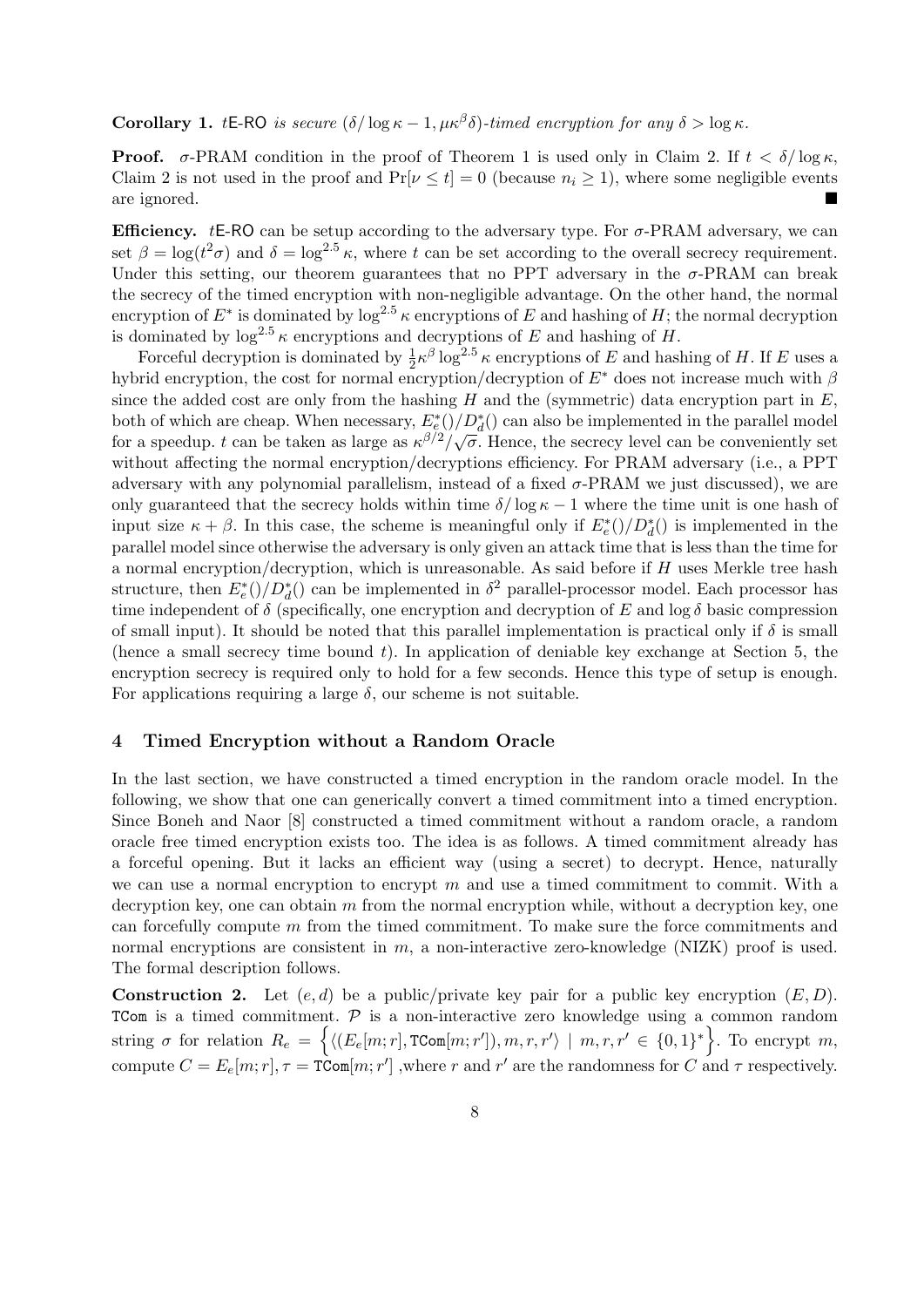$\pi = \mathcal{P}_{\sigma}[C, \tau; m, r, r']$ , where the input is  $(C, \tau)$  and witness is  $(m, r, r')$ . The final ciphertext is  $\gamma = (C, \tau, \pi)$ . Upon  $\gamma = (C, \tau, \pi)$ , the normal decryption with *d* is to first verify if  $\pi$  is valid. If yes, decrypt  $m = D_d(C)$ ; otherwise,  $\perp$ . Forced decryption algorithm  $\mathfrak T$  for  $\gamma$  is to first verify  $\pi$ . If valid, forcefully open  $\tau$ ; reject otherwise. Denote this scheme by  $(E^*, D^*)$ .

**Theorem 2.** *If*  $(E, D)$  *is CCA2 secure,* TCom *is a secure*  $(\alpha, t, T)$ *-timed commitment and*  $P$  *is a one-time simulation sound adaptive* NIZK *(See Appendix A), then*  $(E^*, D^*)$  *is a secure*  $(\alpha, t, T)$ *timed encryption.*

The proof follows from the intuition presented before; see Appendix C for details.

**Corollary 2.** In Theorem 2, if  $TCom$  is a secure  $(t, T)$ -timed commitment, then  $(E^*, D^*)$  is a secure (*t, T*)*-timed encryption.*

**Proof.** A secure  $(t, T)$ -timed commitment is a secure  $(\alpha, t, T)$ -timed commitment for any polynomial  $\alpha$ . By Theorem 2,  $(E^*, D^*)$  is also a secure  $(\alpha, t, T)$ -timed encryption.

# **5 Application to Adaptive Deniable Key Exchange**

Deniable key exchange is a protocol that allows two parties to securely establish a common secret while neither of them can prove to a third party that the protocol execution between them has actually occurred. Technically, this can be achieved by requiring that the interaction be simulatable by each of them alone. This property prevents the communication record from being maliciously used as an evidence (i.e., at the court) against an honest user. Deniable key exchange has recently been actively studied in the literature [26, 16, 22]. We are especially interested in the deniability advocated by Di Raimondo et al. [16], where the deniability remains valid even if the adversary can eavesdrop some communication records between honest users. Eavesdropping could add to the difficulty of deniability. Indeed, the eavesdropped transcript is usually linkable to an honest user and its randomness is unknown to the attacker. If an adversary uses part of this transcript in an attack session, this linkage might remain. Adaptivity for deniability is also important, where an adversary can corrupt any user with the time going on. To our knowledge, no adaptive deniable key exchange in the eavesdropping model has been proposed before. In this section, we will resolve this question using a timed encryption (hence in the timing model). Our timing restriction is rather weak. It essentially asks a user to process the ciphertext as soon as possible and hence does not artificially cause any communication delay (unlike [19]). Our deniable security is proven in the non-eraser model, where the intermediate data in the protocol execution can not be erased and, when an instance is corrupted, it has to handled out the state faithfully.

The security model considered here is from Bellare-Rogaway [2] for session key security and from [19, 22] for deniability. Assume there are *n* parties  $P_1, \dots, P_n$ .  $P_i$  and  $P_j$  might jointly execute a key exchange protocol *Ξ* to establish a common secret (called *session key*).

**Notions.**  $\Pi_i^{\ell_i}$  denotes a *protocol instance* in  $P_i$ , which is a copy of  $\Xi$  in it and  $\ell_i$  is its instance id.  $\mathsf{sid}_i^{\ell_i}$  is a *session identifier* for  $\Pi_i^{\ell_i}$  and will be specified when analyzing the protocol security. Supposedly, two communicating instances should share the same session identifier.  $p_i d_i^{\ell_i}$  is the *partner party* of  $\Pi_i^{\ell_i}$  that he presumably interacts with. stat<sup> $\ell_i$ </sup> is the internal state of  $\Pi_i^{\ell_i}$ . We also use stat<sub>*i*</sub> to denote an internal state for an unspecified instance in  $P_i$ .  $sk_i^{\ell_i}$  is the session key in  $\Pi_i^{\ell_i}$ . *Π*<sup> $\ell_i$ </sup> and *Π*<sup> $\ell_j$ </sup>  $\frac{\ell_j}{j}$  are partnered if (1) pid $\ell_i^{ \ell_i}=P_j$  and pid $\ell_j^{ \ell_j}=P_i;$  (2) sid $\ell_i^{ \ell_i}=$  sid $\ell_j^{ \ell_j}.$  Intuitively, instances are partnered if they are jointly executing *Ξ*.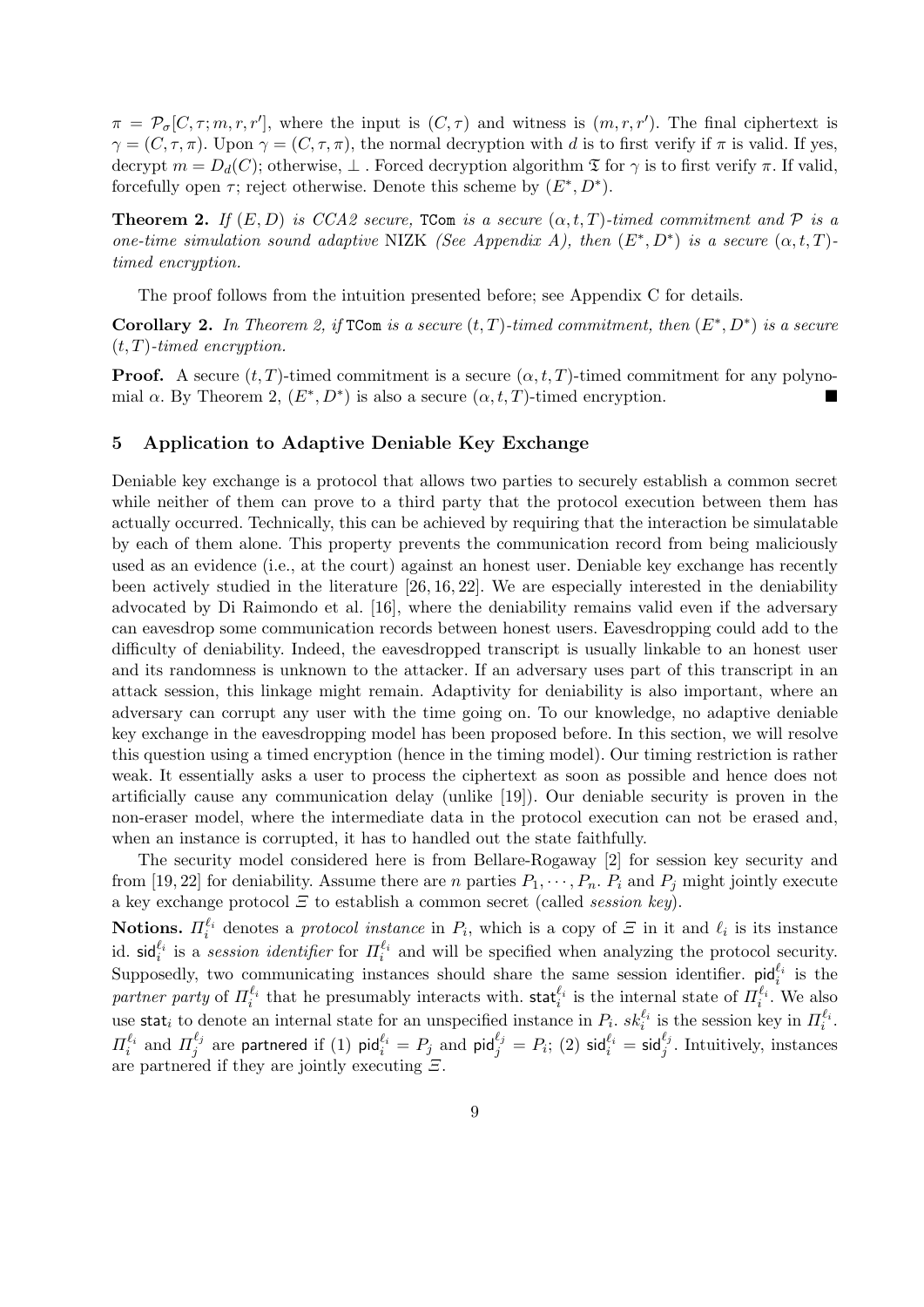Adversarial Model. Now we introduce the attack model. Essentially, we would like to capture the concern that the adversary can fully control the network. In particular, he can inject, modify, block and delete messages at will. He can also corrupt some users and obtain their secret keys and internal states. He is also able to collect some selected session keys. Finally, *Ξ* is secure if the session key of any adversarially chosen instance remains computationally random, where the adversary is assumed not to compromise this session key in an obvious way (e.g., corruption or session key request). The formal model is defined as a game between a challenger and an attacker *A*. The challenger maintains a set of oracles that represent events during protocol executions. Adversarial capabilities are modeled as queries to these oracles adaptively.

 $Send(i, \ell_i, M)$ . *, M*). In this query, *A* can send any message *M* to  $\Pi_i^{\ell_i}$ . The result is whatever the latter returns according to the specification. This models  $P_i$ 's response to an incoming message. Note Send $(i, \ell_i, Flow_a)$  and Send $(i, \ell_i, Flow_{a+2z})$  for  $a, z \in \mathbb{Z}$  must be consistent. Especially, the latter will start from the internal state of the former. For instance, in our construction at the next subsection,  $P_i$  requires that  $Flow_3$  be received within time t from receiving  $Flow_1$ . Toward this, upon  $\texttt{Send}(j, \ell_j, Flow_1)$ , a timer is set and as a part of the internal state it will be feeded to  $\texttt{Send}(j, \ell_j, Flow_3), \text{ as } \Pi_j^{\ell_j}$  $\frac{\tau_j}{j}$  does in the real execution.

Reveal(*i*,  $\ell_i$ ). In this query, *A* can ask for a session key  $sk_i^{\ell_i}$  in  $\Pi_i^{\ell_i}$ . It models a session key loss attack.

Corrupt $(i, \ell_i)$ . In this query, *A* can ask to corrupt  $\Pi_i^{\ell_i}$ . In turn, state stat $_i^{\ell_i}$  is given. Note that  $P_i$ 's long term secret key is not part of stat<sup> $\ell_i$ </sup>. This threat is also called *session state reveal attack* [1, 6]. Security against such an attack essentially means that compromising one session does not affect other sessions.

Corrupt $(i)$ . Upon this,  $A$  can corrupt  $P_i$  and obtains his long term secret and all internal states  $\{\text{stat}_i^{\ell_i}\}_{\ell_i}$ . In addition,  $P_i$ 's future action is taken by *A*. This models the case where some users become malicious.

Test $(i, \ell_i)$ . This is the security test and is allowed to query it only once. The queried session must be completed and accepted. Furthermore, this session should not be *compromised* (see the definition below). When this oracle is called, it flips a fair coin *b* and provides a number  $\alpha_b$  to  $\mathcal{A}$ , where  $\alpha_0 = sk_i^{\ell_i}$  and  $\alpha_1 \leftarrow \mathcal{K}$  and  $\mathcal{K}$  is the space of  $sk_i^{\ell_i}$ . A then tries to output a guess bit *b'*. He is informed success if  $b' = b$ ; otherwise, fail.

 $\Pi_i^{\ell_i}$  is said compromised if Reveal or Corrupt query was issued to it or its partnered session, or if  $P_i$  or  $\mathsf{pid}_i^{\ell_i}$  is Corrupted.

The security of the protocol is defined through correctness, secrecy, authentication and deniability.

**Correctness.** If two partnered instances  $\Pi_i^{\ell_i}$  and  $\Pi_j^{\ell_j}$  $j^{l_j}$  successfully complete, then  $sk_i^{l_i} = sk_j^{\ell_j}$ . **Secrecy.** Let  $Succ(A)$  denote the success event in the Test query. The secrecy requires that  $Pr[\text{Succ}(\mathcal{A})] < \frac{1}{2} + negl(\kappa)$  (i.e., randomly guessing *b* is the best strategy).

**Authentication**. Essentially, authentication is to require that when one instance  $\Pi_i^{\ell_i}$  successfully completes the execution of  $\mathcal{Z}$ , indeed pid $_i^{\ell_i}$  attended this execution. Formally, let  $\Pi_i^{\ell_i}$  be the test session and Non-Auth be the event: either there does not exist any partnered instance for  $\Pi_i^{\ell_i}$  or its partnered instance is not unique. Then *Ξ* is said to be *authenticated* if Pr[Non-Auth(*A*)] is negligible. Note that as mentioned in [22], defining Non-Auth on the test session is for simplicity only.

**Deniability.** Deniability essentially states that the adversary view in the interaction can be simulated himself (i.e., using his knowledge only) and hence its view can not be used as evidences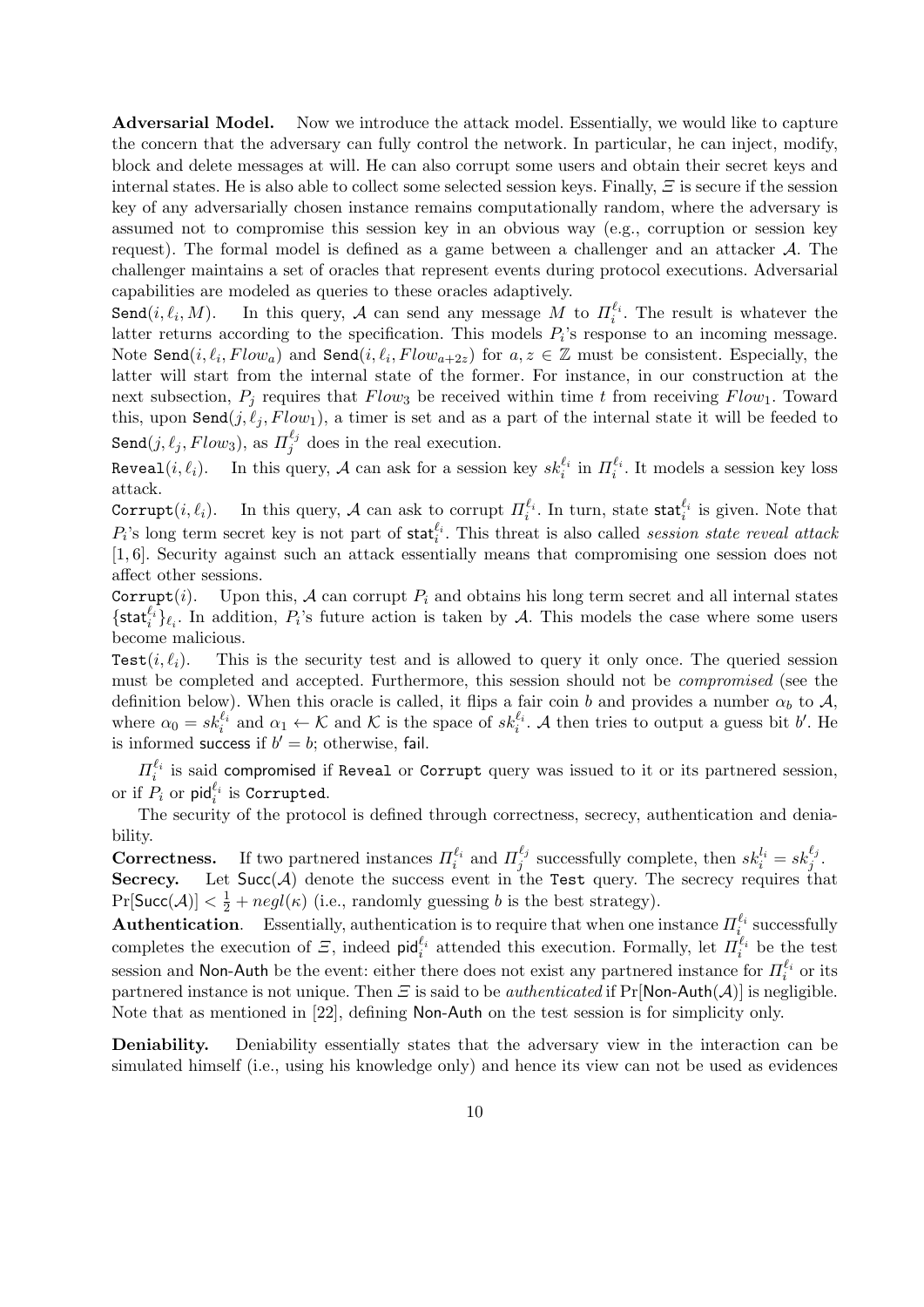against deniability of other users. Formally, the simulated interaction and the real interaction should be *statistically close*. In our case, it suffices that the oracles can be maintained using all users' public keys and (adaptively) corrupted users' secret keys (when corruption occurs), where a corrupted user's secret key will be provided to the simulator when adversary issues this corruption query. Hence, we can define the deniability as the statistical closeness between the adversary view when the oracles are maintained as specified and the adversary view when the oracles are simulated. As mentioned in the beginning, the deniability should hold against eavesdropping attack. This can be modeled by one more oracle below that is maintained by a trusted party.

- Execute $(i, \ell_i, j, \ell_j)$ . This oracle is maintained by a trusted party. When this oracle is called, a complete protocol execution between  $\Pi_i^{\ell_i}$  and  $\Pi_j^{\ell_j}$  $\frac{\lambda_{i,j}}{j}$  is carried out. Finally, *A* and the simulator will be provided with a protocol transcript *tr.* This captures an eavesdropping attack, where *A* (and the simulator) does not know the randomness for data in the transcript.

**Definition 3.** *A key exchange protocol Ξ is* deniable secure *if for any PPT A, correctness, secrecy, authentication and deniability are all satisfied.*

**Remark.** In the next subsection, we will construct a key exchange protocol whose specification requires a timing restriction (e.g.,  $P_j$  requires that  $Flow_3$  must be received within time  $T$  after he sends out *Flow*2). We remark that our deniability definition in the above is for a general key exchange. It of course is suitable for our construction where the timing restriction is a part of the protocol. Due to this restriction, the deniable security in the above definition can be easily shown. In other words, this restriction is not an assumption for the protocol's deniability. That is why our definition of deniable security does not mention the timing restriction.

#### **5.1 Construction**

In the following, we use a timed encryption to construct a new key exchange protocol that is adaptively deniable secure, where eavesdropping attacks and session state reveal attacks are both allowed. Our protocol is presented as follows (also see Fig. 1).



**Fig. 1.** Our Timed Encryption-based Deniable Key Exchange *t*E-DKE(See details in the bodytext)

Initially, take  $(E_i, D_i) \leftarrow G(1^{\kappa})$  as user  $P_i$ 's public/private key pair.  $p, q$  are large primes with  $q \mid p-1.$   $g \in \mathbb{Z}_p^*$  has an order of q. MAC:  $\{0,1\}^k \times \{0,1\}^* \to \{0,1\}^k$  is a message authentication code with key space  $\{0,1\}^{\kappa}$ . When  $P_i$  and  $P_j$  want to establish a session key, they proceed as follows.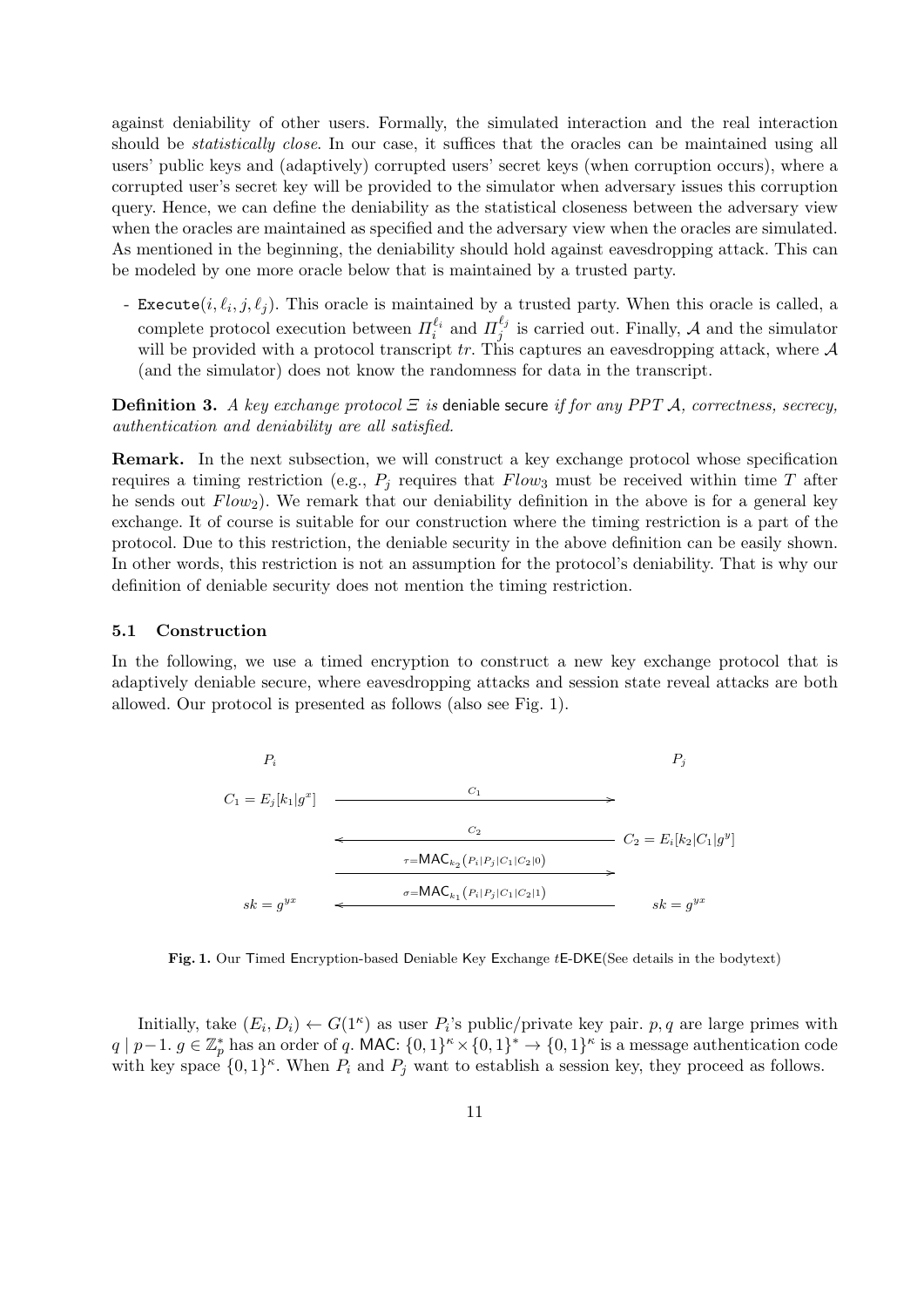- 1.  $P_i$  takes  $x \leftarrow \mathbb{Z}_q, k_1 \leftarrow \{0, 1\}^{\kappa}$  and sends  $C_1 = E_j[k_1|g^x]$  to  $P_j$ .
- 2. Upon  $C_1$ ,  $P_j$  takes  $y \leftarrow \mathbb{Z}_q$ ,  $k_2 \leftarrow \{0,1\}^{\kappa}$  and sends  $C_2 = E_i[k_2|C_1|g^y]$  to  $P_i$ .
- 3. Upon  $C_2$ ,  $P_i$  checks whether  $D_i(C_2) = k_2 |C_1|$  for some  $k_2 \in \{0,1\}^{\kappa}$  and  $Y \in \langle g \rangle$ . If no, reject; otherwise, send  $\mathsf{MAC}_{k_2}(P_i|P_j|C_1|C_2|0)$  to  $P_j$ .
- 4. Upon  $\tau$ , if  $\tau = \text{MAC}_{k_2}(P_i|P_j|C_1|C_2|0)$  and  $\tau$  is received within time *t* from sending out round two message and if  $D_j(C_1) = k_1 | X$  for some  $X \in \langle g \rangle$  and  $k_1 \in \{0,1\}^{\kappa}$ , set  $sk = X^y$  and then compute and send  $\sigma = \text{MAC}_{k_1}(P_i|P_j|C_1|C_2|1)$  to  $P_i$ ; otherwise, reject.
- 5. Upon  $\sigma$ , If  $\sigma \neq \text{MAC}_{k_1}(P_i|P_j|C_1|C_2|1)$  or  $\sigma$  is received more than time *t* from sending out round one message, reject; otherwise, set  $sk = Y^x$ .

#### **Remark.** To better understand our protocol, some remarks are necessary.

(1) One careful reader might realize that the final message flow seemingly can be moved to the second round (i.e., put together with  $C_2$ ). If so,  $P_i$  needs to first derive  $k_1$  from  $C_1$  in order to compute  $\mathsf{MAC}_{k_1}(\ast)$ . We show that this variant suffers from a session state reveal attack. Assume *Π*<sup> $\ell_i$ </sup> sends *C*<sub>1</sub> to *P*<sup> $\ell_j$ </sup><sub>*j*</sub>  $J_j^{\ell_j}$ . When  $\Pi_j^{\ell_j}$ *<sup>* $l_j$ *</sup>* replies with  $C_2$  and  $\sigma$ , the attacker reveals the state of  $\Pi_j^{\ell_j}$  $j^{i_j}$  and obtains  $k_1$  in  $C_1$ . With  $k_1$ , the attacker forges a new  $C'_2$  and  $\sigma'$  with a known  $y'$ . Now when  $P_i^{\ell_i}$ successfully completes, it has no partner in  $P_j$  and in addition  $sk_i^{\ell_i}$  is known to the attacker. A simple counter measure for this attack is to erase  $k_1$  after computing  $\sigma$  (noticing  $k_1$  will not be used by  $P_i^{\ell_j}$  $j_j^{\epsilon_j}$  anymore). However, this works only in the eraser model, which is not the interest of this work. If  $\tau$  is sent in the 4th flow as we do, this attack will not occur. Intuitively, this is true since a party decrypts  $k_1$  or  $k_2$  only after  $C_1$  and  $C_2$  both are known to him. Hence, the attacker can not compute a  $\sigma'$  in order to authenticate his own *X* or *Y*.

(2) If *C*<sup>1</sup> is not encrypted in *C*2, the protocol again will suffer from a session state reveal attack. Indeed, when an attacker A sees  $\Pi_i^{\ell_i}$ 's message  $C_1 = E_j[k_1|g^x]$ , he changes it to  $C'_1 = E_j[k'_1|g^{x'}]$ and sends it to  $\Pi_i^{\ell_j}$ *<sup>* $l_j$ *</sup>*. After seeing  $C_2$ , he forwards to  $\Pi_i^{\ell_i}$ . When  $\Pi_i^{\ell_i}$  sends out  $\tau$ , *A* corrupts  $\Pi_i^{\ell_i}$ and obtains  $k_2$ , with which *A* computes  $\tau'$  that matches  $C'_1$  and  $C_2$ .  $\Pi_j^{\ell_j}$  $\frac{f^{t_j}}{j}$  then will be deceptively convinced. Our protocol will not suffer from this attack since  $C_1$  is encrypted in  $C_2$  and so  $\mathcal A$  can not mall  $C_2$  to  $C'_2$  that contains  $C'_1$  but does not change  $k_2$ .

(3) If  $g^x$  is not encrypted in  $C_1$  but it is included in the input for  $\tau$  and  $\sigma$ , then it still suffers from a session state reveal attack. The procedure is similar to the case in item (2).

(4) Deniability of our protocol is intuitively showed as follows. We are required to simulate the oracle response without using an honest user's decryption key. This is done due to the forceful decryption for the timed encryption. Specifically, when receiving  $C_2$ , the simulator can suspend the adversary and forcefully decrypt it. Note that in order for a protocol to be deniable, it only requires that based on public keys the simulator can simulate the adversary view in a polynomial time (i.e., in the same complexity class with the adversary so that toward deniability the code of the simulator can be run by the attacker himself). In timed encryption, the forceful decryption runs in a polynomial time and hence the simulation lies in the complxity class of an adversary. The suspension based simulation is used by Dwork, Naor and Sahai [19].

# **5.2 Security**

In this section, we analyze the security of our protocol. We will show that it satisfies adaptive secrecy, adaptive deniability and authentication. Our adaptive deniability holds even if the adversary can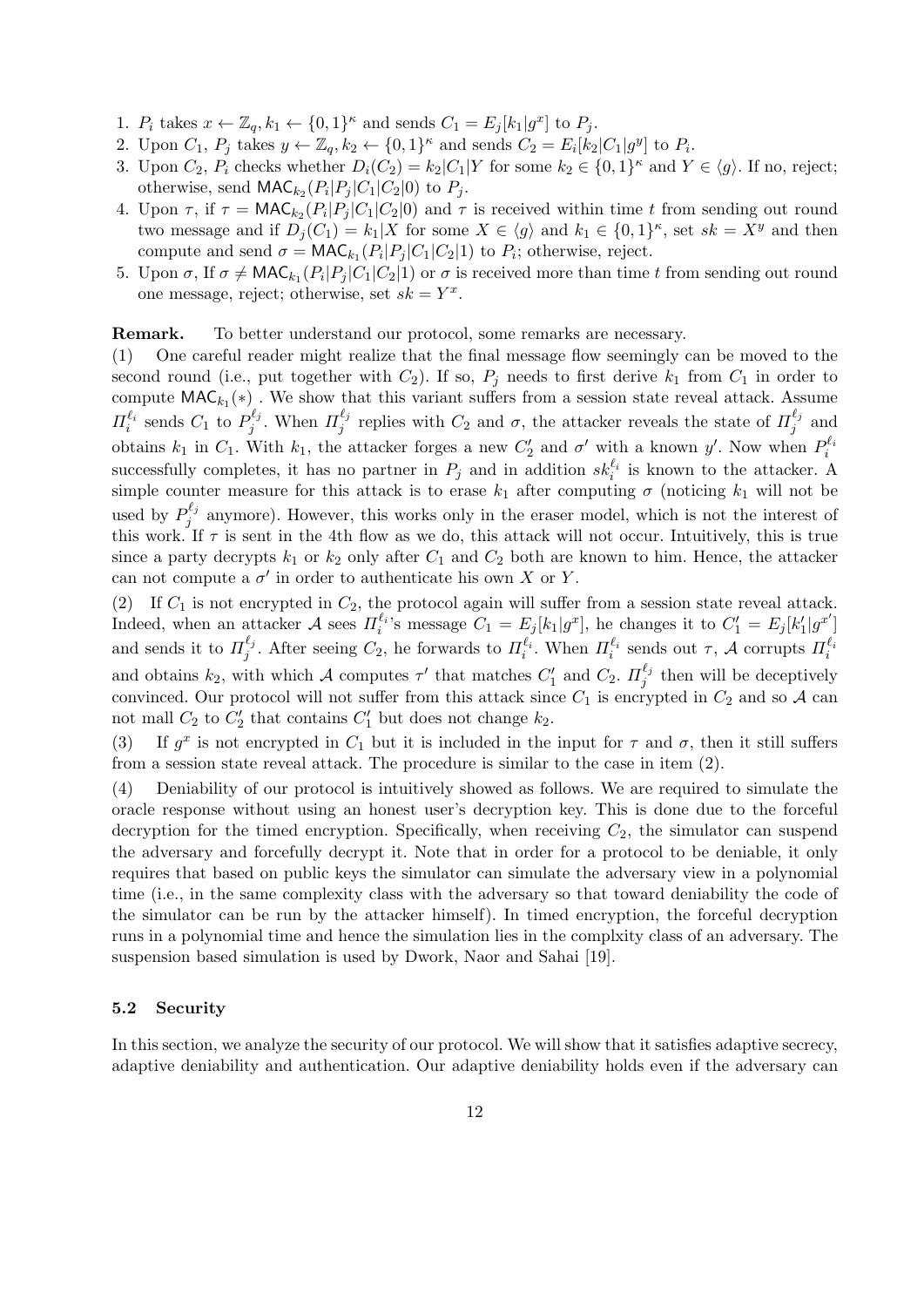launch an eavesdropping attack. This is the first protocol in the literature that achieves this. Our secrecy property holds even if the adversary can launch a session state reveal attack in the non-eraser model, where all the intermediate data of an instance will not erased and (when revealed) will be given to the adversary. Avoiding such an attack is meaningful as it essentially means that compromising one session should not have a security effect on other non-partnered sessions. Before proceeding, we define the session identifier. For an initiator instance  $\Pi_i^{\ell_i}$ , let  $\mathsf{sid}_i^{\ell_i} = \langle P_i, P_j, E_j[k_1|g^x], C_2 \rangle$ . Similarly, we define one for a responding instance.

Deniability intuitively follows from the forceful decryption of timed encryption and suspension strategy of [19] as seen in the above remark. The secrecy is to say that an adversary in the secrecy test can not have a success probability better than a näive guess. A routine proof strategy is to use a sequence of game method to modify the oracles gradually such that the final game is easy to analyze. But one pitfall here is that since *E* is a timed encryption, we can not modify the encryption content; otherwise, the adversary will detect the modification as *T* is also a polynomial. In our proof, we will only modify the test instance and in addition the simulation will end when time *t* is elapsed since the modified ciphertext is sent. Hence, the adversary will not have enough time to detect the modification. The authentication property will be showed when we prove the secrecy property, where a test session provably has a unique partner instance.

**Theorem 3.** If  $(G, E, D)$  *is a*  $(\alpha, t, T)$ *-timed encryption and* MAC *is an existentially unforgeable message authentication code, then t*E-DKE *is adaptively deniable secure against any PPT α*-PRAM *suspendible adversary.*

**Proof.** Assume  $\Pi_i^{\ell_i}$  and  $\Pi_j^{\ell_j}$  $j_j^{\epsilon_j}$  share an identical sid and also both accepts. Using the notion in the protocol description,

$$
\langle P_i, P_j, E_j[k_1|g^x], C_2 \rangle = \langle P_i, P_j, C_1, E_i[k_2|C_1|g^y] \rangle.
$$

Then  $\Pi_i^{\ell_i}$  is the initiator and  $\Pi_j^{\ell_j}$  $\frac{\ell_j}{j}$  is the responder. Also  $C_1 = E_j[k_1|g^x]$  and  $C_2 = E_i[k_2|C_1|g^y]$ . Hence, they have an identical view on  $(g^x, g^y)$ . Since both accept, both compute  $sk = g^{xy}$ . This concludes the completeness.

We now consider the adaptive deniability. The oracle simulator is simple: it behaves normally except when he needs to use  $D_i$  to decrypt a ciphertext  $C$ . In this case, he suspends the adversary *A* and uses forced decryption to obtain  $m = \mathfrak{T}(C)$ . After that, he frees *A* and continues the normal execution. Due to the completeness of  $(\alpha, t, T)$ -timed encryption, the outcome of  $\mathfrak T$  differs from  $D_i(C)$  only negligibly. Note this holds regardless how C is computed (especially it could be computed under the help of Execute oracle or even it is invalid). Hence, the simulation is statistically close to the real one. Adaptive deniability follows<sup>1</sup>.

Now we consider the authentication property. If  $\Pi_t^{\ell_t}$  is the test instance, we need to show that there is a unique partnered instance  $\Pi_s^{\ell_s}$  for it. We only need to prove the existence since the probability in an instance to repeatedly sample the same *x* (or *y*) is negligible. First consider the case  $\Pi_t^{\ell_t}$  is a responder instance and after receiving a round one message  $C_1^*$  from a claimed party  $P_s$ , he sends  $C_2^* = E_s[k_2^*|C_1^*|g^{y^*}]$  to  $P_s$ . Denote the event that  $\Pi_t^{\ell_t}$  receives a valid third round message  $\tau^*$  within time *t* from his sending out  $C_2^*$  but no partnered instance in  $P_s$  exists for  $\Pi_t^{\ell_t}$ , by Imp. We

<sup>&</sup>lt;sup>1</sup> Note that the secrecy of  $(G, E, D)$  can be proven in the random oracle model (e.g.,  $t\mathsf{E}\text{-}\mathsf{RO}$ ). It is pointed out in [9] that the deniability in the random oracle model can not be trusted. In our deniability proof here, we only use the property of  $E$  that it can be forcefully decrypted by an algorithm  $\mathfrak T$  in time  $T$ . Hence, no secrecy (hence random oracle) is used or considered. Consequently our timed encryption *t*E-RO in Section 3 can be plugged here.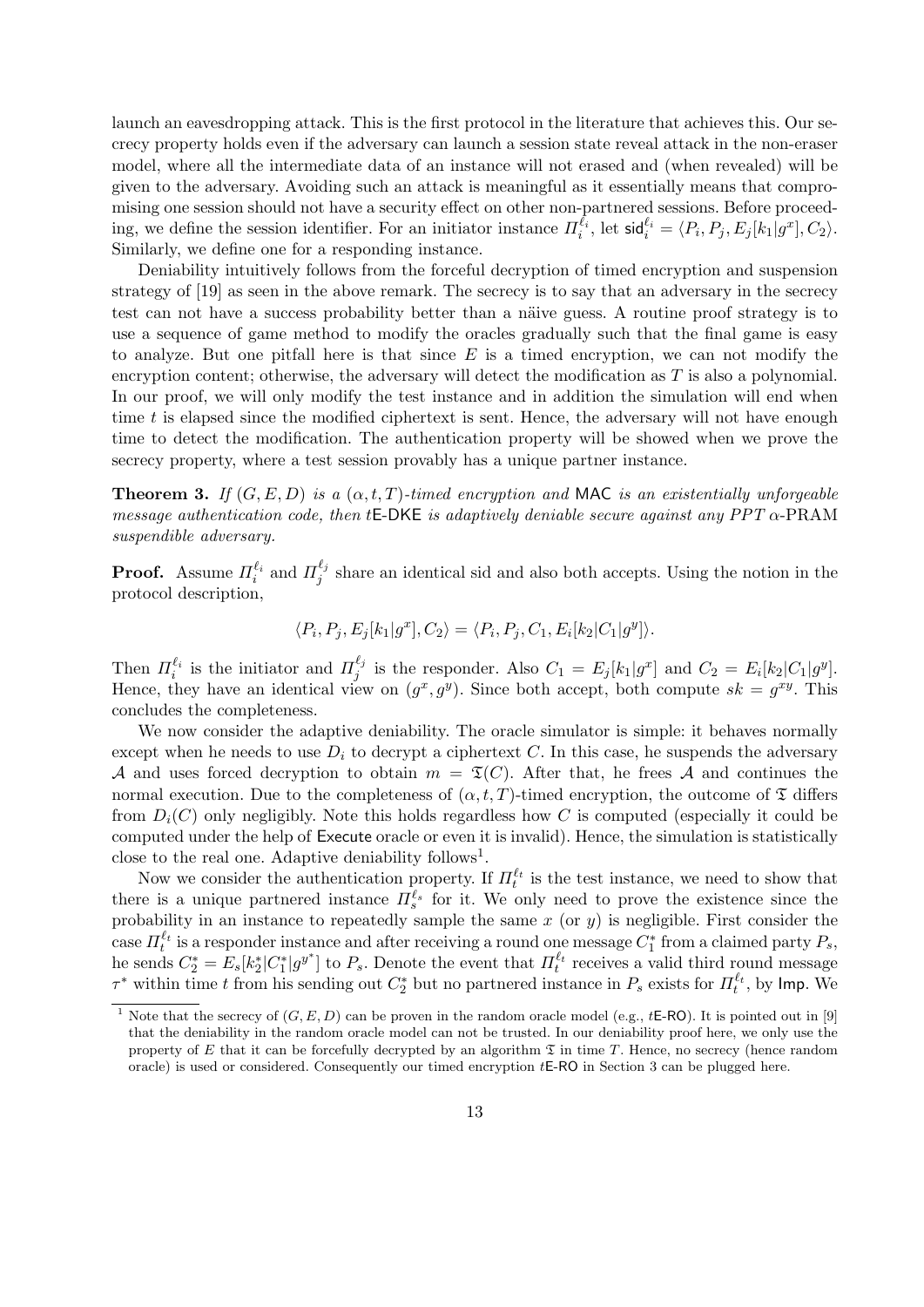need to show that Pr[Imp] is negligible. Denote the real game by *Γ*. We modify *Γ* to *Γ ′* such that the game terminates after time *t* from the moment  $\Pi_t^{\ell_t}$  sends out  $C_2^*$ .  $Pr[Imp(\Gamma)] = Pr[Imp(\Gamma')]$  since if  $\text{Imp}$  occurs, it must happen within time *t* since the moment  $\Pi_t^{\ell_t}$  sends out  $C_2^*$ . We further modify  $\Gamma'$  to  $\Gamma''$  such that  $E_s[k_2^*|C_1^*|g^{y^*}]$  in  $\Pi_t^{\ell_t}$  is replaced by  $E_s[0|C_1^*|g^{y^*}]$ . To be consistent, whenever  $P_s$  receives the same  $E_s[\mathbf{0}|C_1^*|g^{x^*}]$ , it proceeds normally with assuming the decryption result being  $(k_2^* | C_1^* | g^{y^*})$  and so  $\tau$  is computed using  $k_2^*$ . By reducing to the secrecy property of *E* under CCA2 attack, we show that  $Pr[Imp(\Gamma')] = Pr[Imp(\Gamma'')] + negl(\kappa)$ . Otherwise, an  $\alpha$ -PRAM attacker  $\mathcal{D}$ for  $E$  is described as follows. Assume there are at most  $\mu$  responder instances. Given a challenge public key E, D takes  $u \leftarrow \{1, \dots, \mu\}$  and  $s \leftarrow \{1, \dots, n\}$ . He sets up the system normally with *A* against it, except  $E_s = E$ . He simulates  $\Gamma'$  normally, except when the *u*th responder instance  $\Pi_t^{\ell_t}$  is invoked. In this case, if  $\text{pid}_t^{\ell_t} \neq P_s$  or if  $P_s$  is corrupted, determinate with 0; otherwise, it takes  $y^*, k_2^*$  randomly and outputs the challenge pair as  $(0|C_1^*|g^{y^*}, k_2^*|C_1^*|g^{y^*})$ . In turn, he receives  $C_2^*$  and sends to  $P_s$ . Later  $D$  simulates the game normally, except whenever (1)  $P_s$  receives  $C_2^*$ , it proceeds using  $k_2^*[C_1^*]g^{y^*}$  (e.g. session state stat<sup> $\ell_s$ </sup> also uses  $k_2^*$ ); (2)  $P_s$  receives  $C_2 \neq C_2^*$ , he asks his decryption oracle to compute  $k_2|C_1|g^y$ . Finally, when  $P_t^{\ell_t}$  receives a valid round three message  $\tau$ within time *t* from the moment its sending  $C_2^*$  while no partnered instance in  $P_s$  exists for  $P_t^{\ell_t}$ , then *D* outputs 1; otherwise 0. The probability that the *u*th instance  $\Pi_t^{\ell_t}$  is the test instance and  $P_s$  is its partner party is  $\frac{1}{nu}$ . When the guess is correct,  $C_2^*$  encoding  $0|C_1^*|g^{y^*}$  (resp.  $k_2^*[C_1^*|g^{y^*})$  corresponds to the simulation of *Γ ′′* (resp. *Γ ′* ). Hence, the non-negligible gap of event in Imp between them implies the non-negligible advantage of  $D$ . In addition, since  $A$  is in the  $\alpha$ -PRAM model, so is  $D$ . *D* does not add any delay in converting the challenge/answer of *A* to his own. Thus, *D* is a valid attacker. This contradicts to the secrecy of *E*. Finally, Pr[Imp(*Γ ′′*)] is negligible as Imp event (nonpartnering) implies that  $C_1^*$  in  $C_2^*$  was never computed by  $P_s$  and hence message  $C_2$  will not be accepted by any instance in  $P_s$ . Therefore, the usage of  $k_2^*$  in the simulation of  $\Gamma''$  is only to evaluate  $MAC_{k_2^*}(\cdot)$  (especially recall  $P_t^{\ell_t}$  can not be issued a session state reveal) and hence the non-negligible probability of Imp(*Γ ′′*) event can be reduced to break MAC, contradiction! This completes the case *Π*<sup> $\ell_t$ </sup> is a responder. When *Π*<sup> $\ell_t$ </sup> is an initiator, the proof is similar that when *Π*<sup> $\ell_t$ </sup> receives *σ*, there must exist a unique partnered instance in  $P_s$  for it. As a summary, we conclude that  $Pr[Imp(\Gamma)]$  is negligible and hence the authentication property holds.

We now consider the secrecy. We have showed that the test instance  $\Pi_t^{\ell_t}$  must have a unique partnered instance  $\Pi_s^{\ell_s}$ . In addition, this  $\Pi_s^{\ell_s}$  also only have  $\Pi_t^{\ell_t}$  as its unique partnered instance in  $P_t$ . This is so due to the fact that sampling a repeated x or y in  $P_t$  has a negligible probability (we ignore it). Now we argue the adversary success in the test session is  $1/2 + negl(\kappa)$ ; otherwise, an attacker *B* can break DDH assumption as follows. Given a challenge tuple  $(\alpha, \beta, \gamma)$ , *B* sets up *Γ* normally with *A* against it. It takes a distinct pair  $u < v$  randomly from  $\{1, \dots, \mu\}$ . Then it simulates *Γ* normally, except when the *u*th instance  $\Pi_t^{\ell_t}$  or *v*th instance  $\Pi_s^{\ell_s}$  is invoked. In the former case directly define  $g^x$  as  $\alpha$  and in the latter case define  $g^y$  as  $\beta$ . In this simulation,  $x = \log_g \alpha$  and  $y = \log_g \beta$  are unknown. Whenever  $\Pi_t^{\ell_t}$  or  $\Pi_s^{\ell_s}$  is *compromised* or if  $\Pi_t^{\ell_t}$  and  $\Pi_s^{\ell_s}$  are not partnered instances or if neither of them is chosen as the test session, then aborts; otherwise, define  $\gamma$  as the challenge session key for the test session (which is either  $\Pi_t^{\ell_t}$  or  $\Pi_s^{\ell_s}$ ). Finally, output whatever  $A$  does. First of all, we have showed that there is a unique pair of partnered instances, one of which is the test session. If this pair of partnered instance are the *u*th and *v*th instances, then the abortion event will not occur. Since prior to the abortion event adversary view is real, the correct guess of  $(u, v)$  has a probability of  $\frac{1}{\mu(\mu-1)}$ . Conditional on the correct guess of  $(u, v)$ , the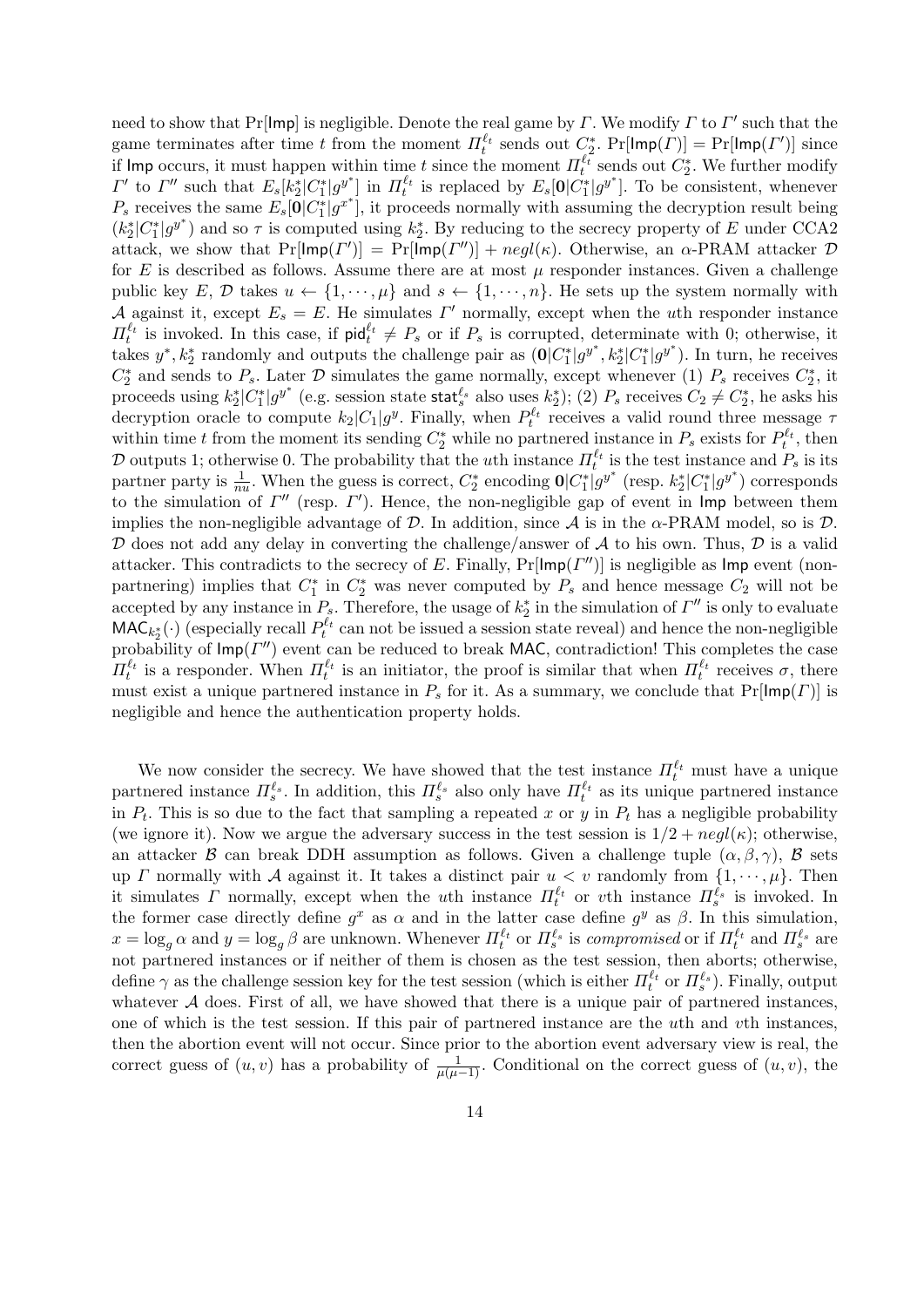adversary view is according to the real distribution in *Γ*. Hence, non-negligible advantage of *A* in *Γ* implies a non-negligible advantage of *B* in his DDH game, contradiction!

**Corollary 3.** *In Theorem 3, if* (*E, D*) *is* (*t, T*)*-timed encryption, then t*E-DKE *is adaptively deniable secure against any PPT* PRAM *suspendible adversary.*

**Proof.** For any polynomial  $\alpha$ ,  $(E, D)$  is  $(\alpha, t, T)$ -timed encryption. By Theorem 3, tE-DKE is deniable secure against any PPT *α-PRAM* suspendible adversary. The claim follows.

# **References**

- 1. M. Bellare, R. Canetti, and H. Krawczyk, a modular approach to the design and analysis of authentication and key exchange protocols, *Proceedings of the Thirtieth Annual ACM Symposium on the Theory of Computing*, pp. 419-428, 1998, Dallas, Texas, USA.
- 2. M. Bellare, P. Rogaway, Entity Authentication and Key Distribution. *CRYPTO 1993*: 232-249.
- 3. M. Bellare and P. Rogaway, Random Oracle is Practical: A Paradigm for Designing Efficient Protocols, *ACM CCS'93*, pp. 62-73.
- 4. Dan Boneh, Matthew K. Franklin: Identity-Based Encryption from the Weil Pairing. *SIAM J. Comput.* 32(3): 586-615 (2003).
- 5. R. Canetti and H. Krawczyk, Analysis of Key-Exchange Protocols and Their Use for Building Secure Channels, *Eurocrypt 2001*: 453-474.
- 6. K. Choo, C. Boyd and Y. Hitchcock, Errors in Computational Complexity Proofs for Protocols, *Advances in Cryptology-ASIACRYPT'05*, B. Roy (Ed.), LNCS 3788, Springer-Verlag, pp. 624-643, 2005.
- 7. I. F. Blake and A. C.-F. Chan, Scalable, Server-Passive, User- Anonymous Timed Release Public Key Encryption from Bilinear Pairing, in *ICDS 2005: Proceedings of the 25th International Conference on Distributed Computing Systems*, Jun. 2005, pp. 504-513.
- 8. Dan Boneh and Moni Naor, Timed Commitments and Applications, *CRYPTO'00*.
- 9. R. Pass, On the deniability in the common reference string and random oracle model, *CRYPTO'03*, pp. 316-337, 2003.
- 10. J. Cathalo, B. Libert, and J.-J. Quisquater, Efficient and Non-interactive Timed-Release Encryption, in *ICICS 2005: Proceedings of the 7th International Conference on Information and Communications Security*, Dec. 2005, pp. 291-303.
- 11. Jung Hee Cheon, Nicholas Hopper, Yongdae Kim and Ivan Osipkov, Timed-Release and Key-Insulated Public Key Encryption, *Financial Cryptography 2006*.
- 12. Jung Hee Cheon, Nicholas Hopper, Yongdae Kim and Ivan Osipkov, Provably Secure Timed-Release Public Key Encryption, *ACM Trans. Inf. Syst. Secur.* 11, 2, Article 8 (May 2008), 44 pages.
- 13. Giovanni Di Crescenzo, Rafail Ostrovsky, and S. Rajagopalan, Conditional Oblivious Transfer and Timed-Release Encryption, *EUROCRYPT'99*.
- 14. M. Di Raimondo, R. Gennaro, New Approaches for Deniable Authentication, *ACM CCS'05*.
- 15. M. Di Raimondo, R. Gennaro, New Approaches for Deniable Authentication, *J. Cryptology* (2009) 22: 572-615.
- 16. M. Di Raimondo, R. Gennaro and H. Krawczyk, Deniable Authentication and Key Exchange, *ACM CCS'06*.
- 17. Y. Dodis, D.-H. Yum, Time Capsule Signatures, *Proc. of Financial Cryptography 2005*, 2005.
- 18. Y. Dodis, J. Katz, A. Smith and S. Walfish, Composability and On-line Deniability of Authentication, *TCC'09*.
- 19. C. Dwork, M. Naor and A. Sahai, Concurrent Zero-Knowledge, *STOC'98*,pp. 409-418, 1998.
- 20. J. A. Garay and M. Jakobsson, Timed Release of Standard Digital Signatures, in *FC 2002: Proceedings of the 6th International Conference on Financial Cryptography*, Mar. 2003, pp. 168-182.
- 21. O. Goldreich, *Foundations of Cryptography: Applications*, Cambridge University Press, 2004.
- 22. S. Jiang and R. Safavi-Naini, An Efficient Deniable Key Exchange Protocol, *FC'08*, 2008.
- 23. H. Krawczyk, SKEME, a versatile secure key exchange mechanism for Internet, *NDSS'96*, pp. 114-127.
- 24. Y. Lindell, A Simpler Construction of CCA2-secure Public-key Encryption under General Assumptions, *EURO-CRYPT'03*, pp. 241-254.
- 25. W. Mao, Timed-Release Cryptography, in *SAC 2001: Proceedings of the 8th Annual International Workshop on Selected Areas in Cryptography*, Aug. 2001, pp. 342-357.
- 26. W. Mao and K. Paterson, On the Plausible Deniability Feature of Internet Protocols, *Manuscript*.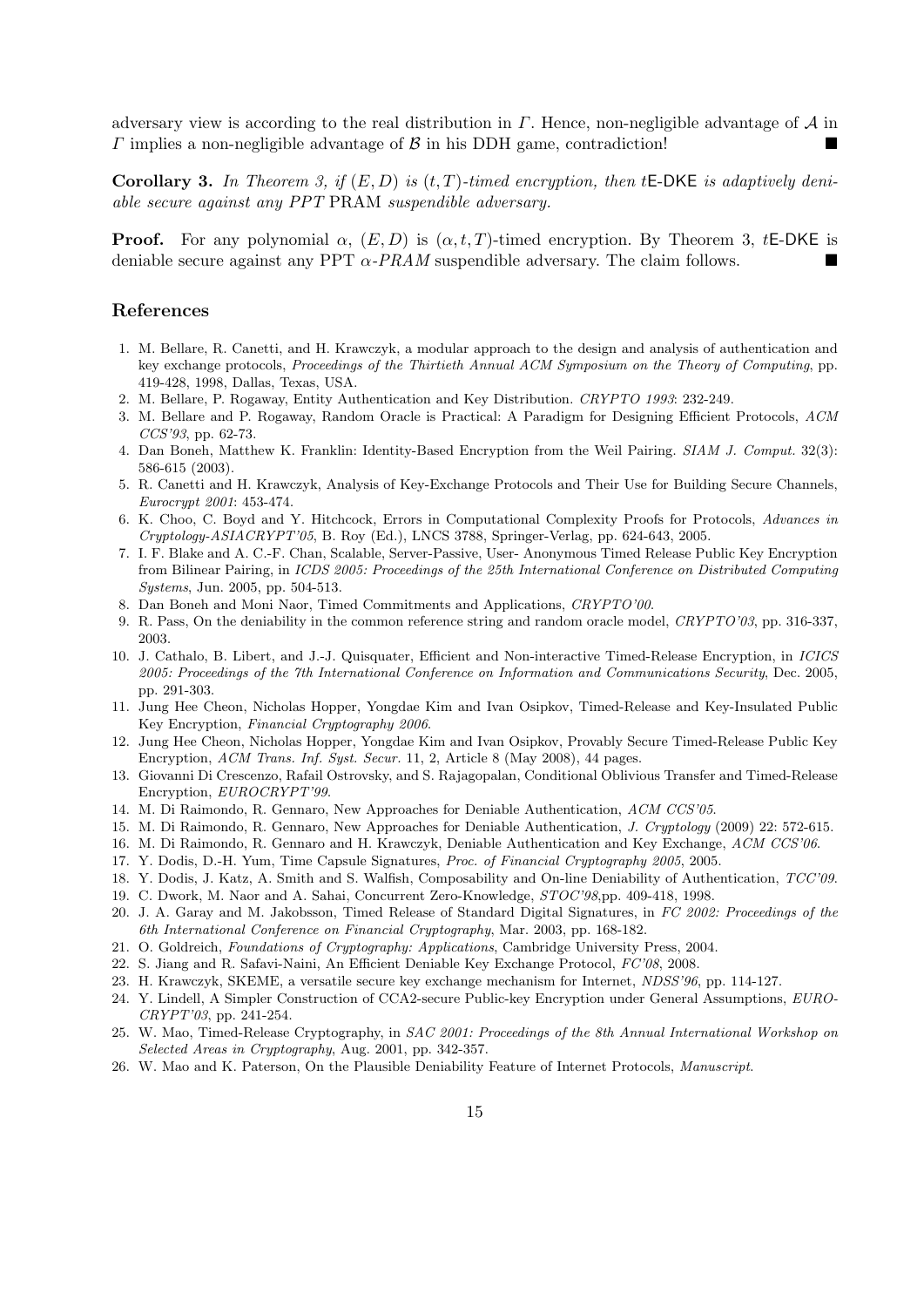- 27. T. May, Timed-release crypto, 1993. Available at http://www.cyphernet.org/cyphernomicon/chapter14/ 14.5.html
- 28. Kenneth G. Paterson and Elizabeth A. Quaglia, Time-Specific Encryption, *IACR eprint 2010*.
- 29. R. Rivest, A. Shamir and D. Wagner, Time-lock puzzles and time-release crypto, *unpublished manuscript*, 1996.

## **Appendix A**. **One-time Simulation Sound Non-Interactive Zero Knowledge (NIZK)**

One-time simulation sound NIZK essentially means that except the usual adaptive NIZK property, the adversary can not prove a false theorem even if the adversary sees a simulated proof for a false theorem. The formulation below essentially follows from [21, 24].

**Definition 4.** *A pair of probabilistic polynomial time machines* (*P, V* ) *with a common random string σ is an* adaptive non-interactive zero-knowledge (Adaptive NIZK) *proof system for an N Planguage L with N P-relation R<sup>L</sup> if the following holds.*

- *-* Completeness. *For any* (*x, w*) *∈ RL, it holds that* Pr[*V* (*x, σ, P*(*x, w, σ*)) = 1] = 1 *− negl*(*κ*)*, where*  $\sigma$  *is uniformly random over*  $\{0,1\}^{poly(\kappa)}$  *and the probability is over the choices of*  $\sigma$  *and coins of P.*
- *-* Adaptive Soundness. *For*  $\sigma \leftarrow \{0,1\}^{\kappa}$ , the probability that there exists  $x \notin L$  and a proof  $\pi$ *such that*  $(\sigma, x, \pi)$  *is accepting, is negligible, where the probability is over the choices of*  $\sigma$ .
- *-* Adaptive Zero Knowledge. *For any non uniform PPT adversary A, there exists a simulator SIM* such that  $(\sigma, x, \pi)$  generated in the following two processes are indistinguishable.
	- $\Diamond$  *Take*  $\sigma \leftarrow \{0,1\}^{\ell}$ ;  $(x,w) \leftarrow \mathcal{A}(\sigma)$  *s.t.*  $(x,w) \in R_L$ ;  $\pi = P(x,w,\sigma)$ .
	- $\diamond$  *SIM simulates σ with a trapdoor τ*; (*x, w*)  $\in$  *A*(*σ*) *s.t.* (*x, w*)  $\in$  *R<sub>L</sub>*; *SIM computes π from*  $(x, \sigma, \tau)$ *.*

*Adatpive NIZK is* one-time simulation sound *if there exists adaptive NIZK simulator SIM such that for any PPT adversary A the following holds negligibly.*

• *SIM outputs*  $(\sigma, \tau)$  *and gives*  $\sigma$  *to*  $A$ *;*  $A(\sigma)$  *computes statement x and gives it to SIM; SIM generates a proof*  $\pi$  *for*  $x$  *using*  $\sigma$  *and*  $\tau$  *and gives it to*  $\mathcal{A}$ *;*  $\mathcal{A}$  *generates a statement*  $x'$  *and its* proof  $\pi'$ ) using  $(x, \sigma, \pi)$ . A succeeds if  $V(x', \sigma, \pi') = 1$ ,  $(x', \pi') \neq (x, \pi)$  and  $x' \notin L$ .

# **Appendix B. Some Useful Lemmas.**

**Lemma 2.** *Let*  $(G, E, D)$  *be an IND-CPA secure public key encryption. Let*  $(e, d) \leftarrow G(1^{\kappa})$  *be a public/private key pair. Then for any c*,  $Pr[E_e(D_d(c)) = c] = negl(\kappa)$ , where the probability is over *the randomness of*  $E_e(\cdot)$  *and*  $G(1^{\kappa})$ *.* 

**Proof.** Otherwise, assume the claim is violated by a (valid!) ciphertext *α.* Recall that IND-CPA security states that for **any**  $m_0, m_1$  of the same length,

$$
Pr[\mathcal{A}(E(m_b)) = b] = 1/2 + negl(\kappa).
$$

Especially, consider  $m_0 = D_d(\alpha)$  and  $m_1 = \mathbf{0}$  of the same length. An adversary *A* incorporating  $(m_0, m_1)$  can break IND-CPA of  $(E, D)$  as follows. When receiving  $c_b = E_e(m_b)$ , *A* computes  $c \leftarrow E_e(m_0)$ . If  $c = c_b$ , then he outputs 0; otherwise, output 0/1 randomly. Note  $c = c_b$  implies  $b = 0$  since the decryption of *E* is unique. Hence,  $Pr[A(c_b) = b] = 1/2 + Pr[c = c_b]/2$ . On the other hand,  $Pr[c = c_b] = Pr[b = 0] \cdot \sum_{u \in E_e(m_0)} Pr^2[E_e(m_0) = u] \ge Pr^2[E_e(m_0) = \alpha]/2$ , non-negligible. So  $Pr[\mathcal{A}(c_b) = b] - 1/2$  is non-negligible, contradiction!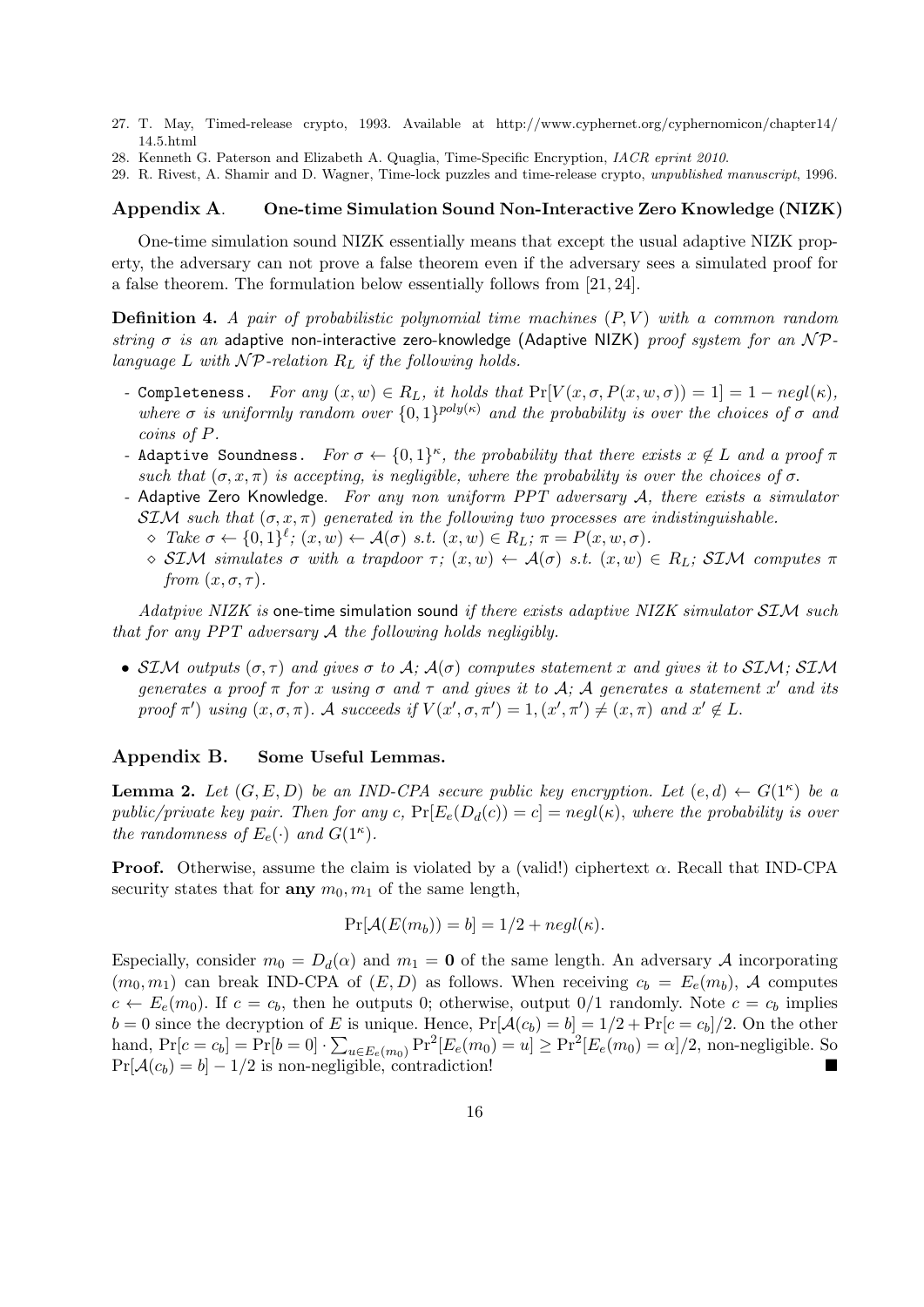**Lemma 3.** Let *X* and *Y* be random variables over sets  $\mathcal{X}, \mathcal{Y}$  respectively and  $f : \mathcal{Y} \to \mathcal{Z}$  is a *deterministic function, where*  $\mathcal{Z}$  *is an arbitrary set and*  $\mathcal{X} \subseteq \mathbb{R}$ *. If*  $Pr[X \leq x|Y = y] \leq \lambda$  *for all*  $x \in \mathcal{X}$  and  $y \in \mathcal{Y}$ , then  $\Pr[X \le x | f(Y) = f(y)] \le \lambda$  for all  $x \in \mathcal{X}$  and  $y \in \mathcal{Y}$ .

**Proof.**  $Pr[X \le x, f(Y) = f(y)]$  $=\sum_{y'\in f^{-1}(f(y))} \Pr[X \leq x, Y = y']$  $\leq \sum_{y' \in f^{-1}(f(y))} \lambda \Pr[Y = y']$  $= \lambda \Pr[f(Y) = f(y)]$ . The lemma follows.

**Lemma 4.** Let  $x_0^* \in \{0,1\}^*$  and  $x_i^* \leftarrow \{0,1\}^a$ ,  $i = 1,\dots, n$ .  $H : \{0,1\}^* \rightarrow \{0,1\}^{\ell}$  is a random oracle. Consider a set  $\Omega \subseteq \{x_0^*x_1s \mid s \in \{0,1\}^*, x_1 \in \{0,1\}^a, x_1 \neq x_1^*\}$  and  $1 \leq j < j' \leq n$ . Fix  $u_0 =$  $x_0^*x_1^*x_2\cdots x_{j'}$  for some  $x_i \in \{0,1\}^a \cup \{empty \text{ string}\}$  but  $x_2x_3\cdots x_j \neq x_2^*x_3^* \cdots x_j^*$ . Then,  $x_{j+1}^* \cdots x_n^*$ is uniformly distributed over  $\{0,1\}^{a(n-j)}$ , given  $x_1^*x_2^*\cdots x_j^*$ ,  $\Omega$ ,  $u_0$ ,  $\{H(u) \mid u \in \Omega\}$ ,  $\{H(x_0^*x_1^*\cdots x_i^*) \mid u \in \Omega\}$  $i = 1, \dots, n$ *} and*  $\{H(u_0)\}$ *.* 

**Proof.** We now fix  $x_0^* x_1^* \cdots x_j^*$ . For any possible value of  $x_{j+1}^* \cdots x_n^*$ , the conditions in the lemma will be valid and sets  $\Omega$ ,  $\{u_0\}$  and  $\{x_0^*x_1^*, \dots, x_0^*x_1^*\dots x_n^*\}$  are mutually disjoint. By the random oracle definition, the randomness of H values  $\{H(u) \mid u \in \Omega\}$ ,  $\{H(x_0^*x_1^* \cdots x_i^*) \mid i = 1, \dots, n\}$  and  ${H(u<sub>0</sub>)}$  are all jointly independent. Hence, they are jointly independent of the randomness for  $x_{j+1}^* \cdots x_n^*$  (more specifically, for any value  $x_{j+1}^* \cdots x_n^* \in \{0,1\}^{\ell(n-j)}$ , the randomness for these H values are unchanged).

**Lemma 5.** *Consider the following game. Take*  $x_i^* \leftarrow \{0,1\}^a, i = 1,\dots, m$ *. An adversary A can* adaptively query whether any string  $x_1x_2 \cdots x_i$  equals  $x_1^*x_2^* \cdots x_i^*$  for any  $i = 1, \dots, m$ . Let  $n < m$ .  $\text{Rev}_N(m, n)$  denotes the event that, within N queries, a query  $x_1^* x_2^* \cdots x_i^*$  for some  $i > n$  occurs *prior to any query*  $x_1^* x_2^* \cdots x_i^*$  *for*  $i \leq n$ . Then,  $Pr[$ Rev<sub>N</sub> $(m, n)] \leq \frac{N}{2^{a(n)}}$  $\frac{N}{2^{a(n+1)}}$ 

**Proof.** First of all,  $Pr[Rev_N(m, n)] \leq Pr[Rev_N(n + 1, n)]$  since an adversary *A* in the game for case  $m = n + 1$  can simulate an environment for the case  $m > n + 1$  by taking  $x_{n+2}^*, \dots, x_m^*$ normally. In the simulated environment, any query  $x_1 \cdots x_i$  for  $i \leq n+1$  is answered by forwarding to *A*'s challenger; any wuery  $x_1 \cdots x_i$  for  $i > n + 1$  is handled by querying his own challenger whether  $x_1 \cdots x_{n+1}$  is correct. In case of yes and  $x_{n+2} \cdots x_i = x_{n+2}^* \cdots x_i^*$  holds as well, return '='; otherwise, return ' $\neq$ '. The simulation is perfect. Thus,  $\text{Rev}_N(m, n)$  for the case  $m > n + 1$  implies Rev<sub>N</sub>( $n+1, n$ ). We concentrate on Pr[Rev<sub>N</sub>( $n+1, n$ )]. Rev<sub>N</sub>( $n+1, n$ ) occurs if and only if query  $x_1^* x_2^* \cdots x_{n+1}^*$  occurs before any query  $x_1^* x_2^* \cdots x_i^*$  for  $i \leq n$ . Let  $p_t$  be the probability of event that query  $x_1^* x_2^* \cdots x_{n+1}^*$  occurs at query t while, before this, no query  $x_1^* x_2^* \cdots x_i^*$  occurs for any  $i \leq n$ . Then  $\Pr[\text{Rev}_N(n+1, n)] = \sum_{t=1}^N p_t$ . Now we compute  $p_t$ . We consider the candidate set  $S_\ell$  for  $x_1^* \cdots x_{n+1}^*$  in view of *A* after query *ℓ*. Initially, no query is issued and  $S_0 = \{0, 1\}^{a(n+1)}$ . At query  $\ell < t$ , observe that when a query  $x_1x_2 \cdots x_i$  is answered with ' $\neq$ ', then  $x_1x_2 \cdots x_i$ \*\*\*  $\neq x_1^*x_2^* \cdots x_{n+1}^*$ and hence this pattern can be removed from  $S_{\ell-1}$  and any sequence in  $S_{\ell}$  satisfies queries issued so far by *A* and is a candidate for  $x_1^* \cdots x_{n+1}^*$ . So  $p_t = \frac{|S_1|}{|S_0|}$  $\frac{|S_1|}{|S_0|} \cdot \frac{|S_2|}{|S_1|}$  $\frac{|S_2|}{|S_1|} \cdots \frac{|S_{t-1}|}{|S_{t-2}|}$  $\frac{|S_{t-1}|}{|S_{t-2}|} \cdot \frac{1}{|S_{t-1}|} = \frac{1}{|S_0|} = 2^{-a(n+1)}$ . The lemma follows.

# **Appendix C. Proof of Theorem 2**

**Proof.** *Completeness.* Any normally generated ciphertext in *E∗* can be correctly decrypted from both the completeness of *E* and *P*. For any string  $\gamma = (C, \tau, \pi)$ , if  $\pi$  is invalid, both  $\mathfrak T$  and  $D^*$ rejects  $\gamma$ . If  $(C, \tau) \notin R_e$  (i.e., no  $(m, r, r')$  exists for the consistency of  $(C, \tau)$ ), then by soundness